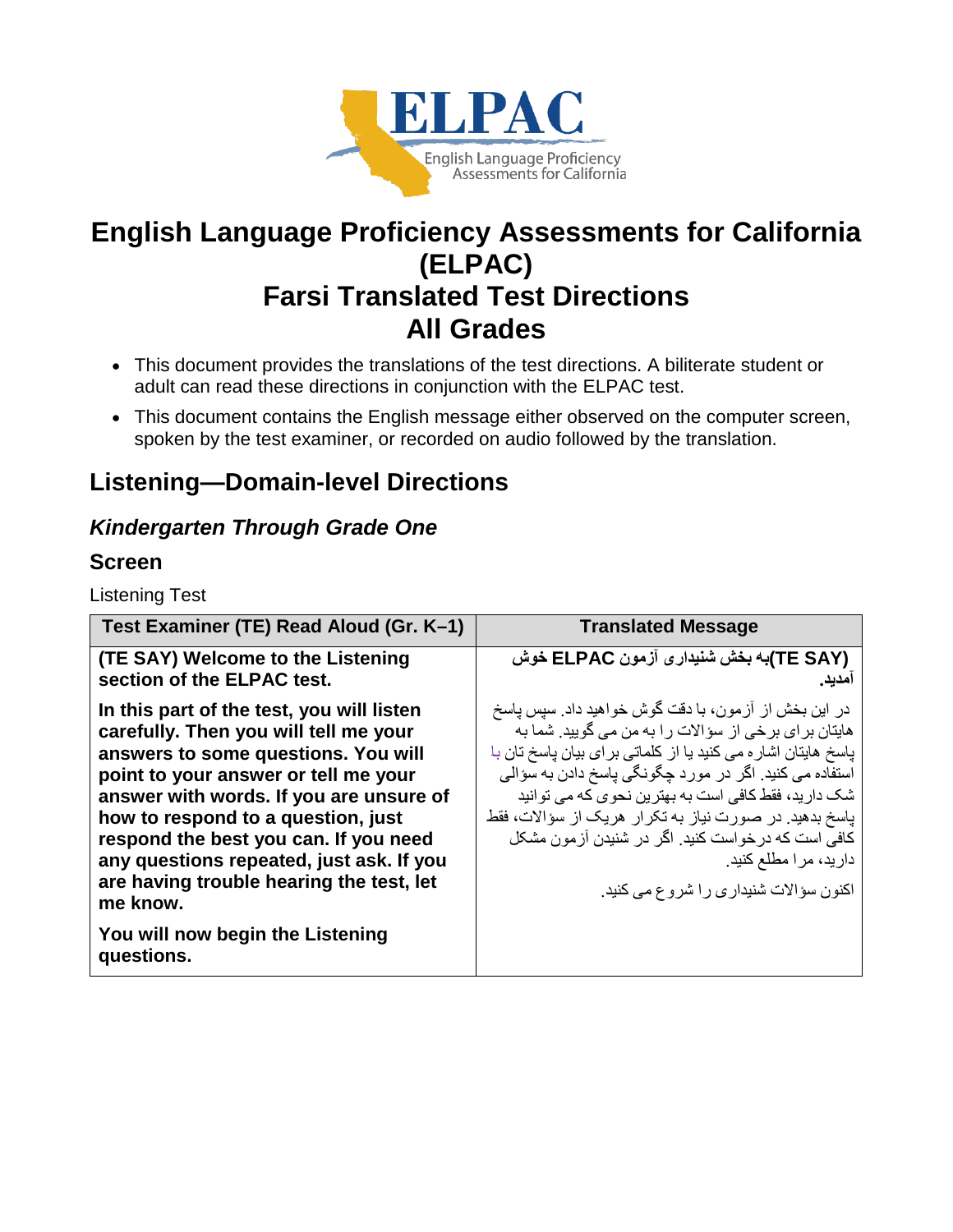



#### *Grade Two*

#### **Screen**

Welcome to the Listening section of the ELPAC test.

In this part of the test, you will listen carefully. Then you will tell me your answers to some questions. You will point to your answer or tell me your answer with words. If you are unsure of how to respond to a question, just respond the best you can. If you need any questions repeated, just ask. If you are having trouble hearing the test, let me know.

You will now begin the Listening questions.

| Test Examiner (TE) Read Aloud (Gr. 2)                                                                                                                                                                                                                                                                                                                                                                                                       | <b>Translated Message</b>                                                                                                                                                                                                                                                                                                                                                                                                    |
|---------------------------------------------------------------------------------------------------------------------------------------------------------------------------------------------------------------------------------------------------------------------------------------------------------------------------------------------------------------------------------------------------------------------------------------------|------------------------------------------------------------------------------------------------------------------------------------------------------------------------------------------------------------------------------------------------------------------------------------------------------------------------------------------------------------------------------------------------------------------------------|
| <b>(TE SAY)</b> Welcome to the Listening section<br>of the ELPAC test.                                                                                                                                                                                                                                                                                                                                                                      | (TE SAY)به بخش شنیداری أزمون ELPAC خوش<br>امدبد ِ                                                                                                                                                                                                                                                                                                                                                                            |
| In this part of the test, you will listen<br>carefully. Then you will tell me your answers<br>to some questions. You will point to your<br>answer or tell me your answer with words. If<br>you are unsure of how to respond to a<br>question, just respond the best you can. If<br>you need any questions repeated, just ask.<br>If you are having trouble hearing the test, let<br>me know.<br>You will now begin the Listening questions. | در این قسمت از آزمون، شما با دقت گوش خواهید داد. سیس<br>پاسخ خود را به چند سوال به من خواهید گفت. به پاسخ خود<br>اشار ه خواهید کر د یا جواب خود ر ا با کلمات بر ای من خواهید<br>گفت. اگر از نحوه پاسخگویی به یک سوال مطمئن نیستید ،<br>فقط به بهترین شکل ممکن پاسخ دهید. اگر به سوالی نیاز دارید<br>که تکر ار شود، فقط بیرسید. اگر در شنیدن آزمون مشکل<br>دارید، به من اطلاع دهید.<br>اکنون سؤالات شنیداری را شروع می کنید.- |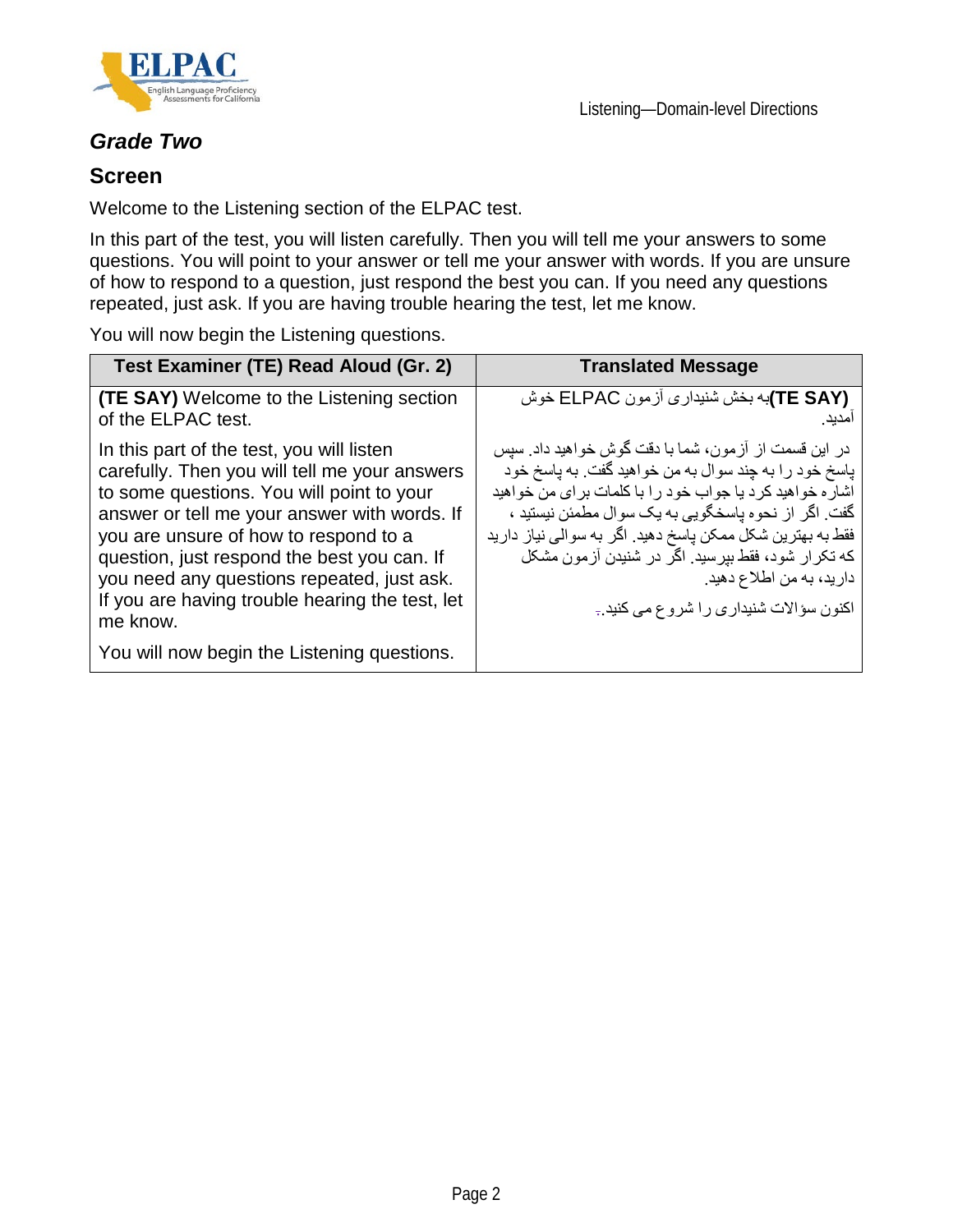



### *Grades Three Through Five*

#### **Screen**

Welcome to the Listening section of the ELPAC test.

Make sure your desk is clear of all books, backpacks, cell phones, and electronic devices. These may not be used during the test.

In the Listening section, you will hear conversations, stories, and presentations. Use the  $\bullet$ PLAY button to listen to them. You will hear them only once, so listen carefully.

Each question on the Listening test has a  $\bullet$  PLAY button. You can use the  $\bullet$  PLAY button at any time to hear the questions again. You must answer all the questions that go with each recording before you can go on to the next recording.

As you listen, you may take notes on scratch paper or you may take notes in the notepad section of the test.

When you are ready, select **Next** to begin the Listening questions.

| Recorded Audio (Gr. 3-5)                                                                                                                                                                                                               | <b>Translated Message</b>                                                                                                                                                                                                      |
|----------------------------------------------------------------------------------------------------------------------------------------------------------------------------------------------------------------------------------------|--------------------------------------------------------------------------------------------------------------------------------------------------------------------------------------------------------------------------------|
| (Audio) Welcome to the Listening section of<br>the ELPAC test.                                                                                                                                                                         | (Audio)به بخش شنیداری آزمون ELPAC خوش آمدید.<br>مطمئن شويد كه ميزتان فاقد هرگونه كتاب، كوله يشتى، گوشي                                                                                                                         |
| Make sure your desk is clear of all books,<br>backpacks, cell phones, and electronic<br>devices. These may not be used during the                                                                                                      | موبایل، و دستگاه های الکترونیکی است. این موارد را نمی<br>توان در طول آزمون استفاده کرد.<br>در بخش شنیداری، شما مکالمه ها، داستان ها، و ارائه هایی را                                                                           |
| test.<br>In the Listening section, you will hear<br>conversations, stories, and presentations.<br>Use the $\bullet$ PLAY button to listen to them.                                                                                     | می شنوید. بر ای گوش دادن به آنها از دکمه یخش �� استفاده<br>کنید. فقط یکبار آنها را می شنوید، پس با دقت گوش بدهید.<br>هر سؤال در آزمون شنیداری یک دکمه یخش یا دارد. می<br>توانید در هر زمانی برای شنیدن مجدد سؤالات از دکمه پخش |
| You will hear them only once, so listen<br>carefully.                                                                                                                                                                                  | <b>V</b> استفاده كنيد. قبل از رفتن به ضبط بعدي، بايد به تمام<br>سوالات مربوط به هر ضبط پاسخ دهيد.                                                                                                                              |
| Each question on the Listening test has a<br><b>O</b> PLAY button. You can use the <b>O</b> PLAY<br>button at any time to hear the questions<br>again. You must answer all the questions<br>that go with each recording before you can | در حين گوش دادن، مي توانيد بر روي كاغذ باطله يادداشت<br>برداری کنید یا در بخش دفترچه یادداشت آزمون یادداشت<br>بر دار <i>ی</i> کنید.                                                                                            |
| go on to the next recording.                                                                                                                                                                                                           | زمانی که آماده هستید، بر ای شروع سؤالات شنیداری گزینه<br><b>بعد</b> ی را انتخاب کنید.                                                                                                                                          |
| As you listen, you may take notes on<br>scratch paper or you may take notes in the<br>notepad section of the test.                                                                                                                     |                                                                                                                                                                                                                                |
| When you are ready, select <b>Next</b> to begin<br>the Listening questions.                                                                                                                                                            |                                                                                                                                                                                                                                |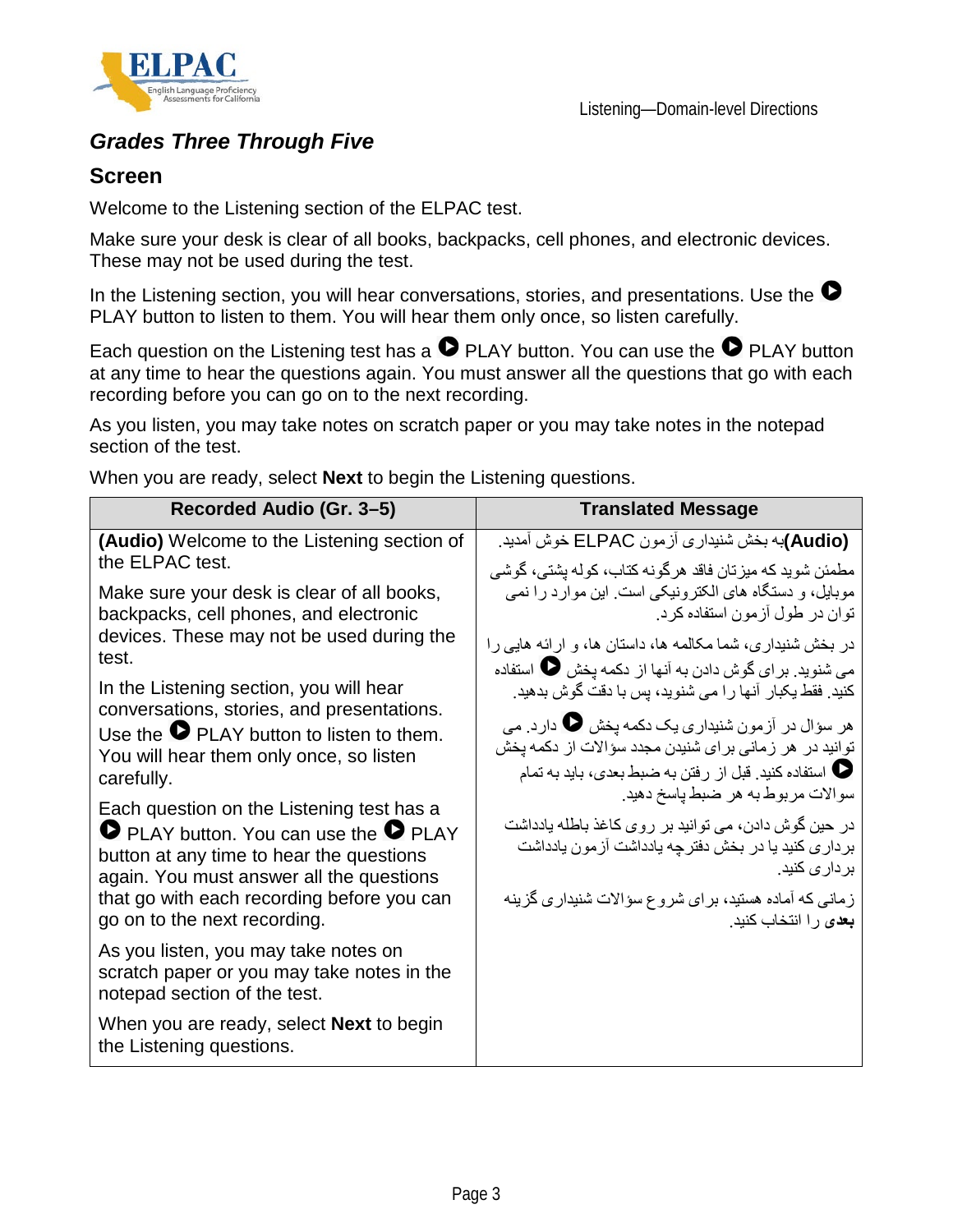



### *Grades Six Through Twelve*

#### **Screen**

Welcome to the Listening section of the ELPAC test.

Make sure your desk is clear of all books, backpacks, cell phones, and electronic devices. These may not be used during the test.

In the Listening section, you will hear conversations and presentations. Use the  $\bullet$  PLAY button to listen to them. You will hear them only once, so listen carefully.

Each question on the Listening test has a  $\bullet$  PLAY button. You can use the  $\bullet$  PLAY button at any time to hear the questions again. You must answer all the questions that go with each recording before you can go on to the next recording.

As you listen, you may take notes on scratch paper or you may take notes in the notepad section of the test.

When you are ready, select **Next** to begin the Listening questions.

| Recorded Audio (Gr. 6-12)                                                                                                                                                                                                                                              | <b>Translated Message</b>                                                                                                                                                                                                                                                                                         |
|------------------------------------------------------------------------------------------------------------------------------------------------------------------------------------------------------------------------------------------------------------------------|-------------------------------------------------------------------------------------------------------------------------------------------------------------------------------------------------------------------------------------------------------------------------------------------------------------------|
| (Audio) Welcome to the Listening section of<br>the ELPAC test.                                                                                                                                                                                                         | (Audio)به بخش شنیداری آزمون ELPAC خوش آمدید.<br>مطمئن شويد كه ميز تان فاقد هر گونه كتاب، كوله بشتى، گوشى                                                                                                                                                                                                          |
| Make sure your desk is clear of all books,<br>backpacks, cell phones, and electronic<br>devices. These may not be used during the<br>test.                                                                                                                             | موبایل، و دستگاه های الکترونیکی است. این موارد را نمی<br>توان در طول آزمون استفاده کرد.<br>در بخش شنیداری، شما مکالمه ها، داستان ها، و ارائه هایی را                                                                                                                                                              |
| In the Listening section, you will hear<br>conversations and presentations. Use the<br>PLAY button to listen to them. You will<br>hear them only once, so listen carefully.                                                                                            | می شنوید. بر ای گوش دادن به آنها از دکمه یخش $\bullet$ استفاده<br>کنید. فقط یکبار آنها را می شنوید، پس با دقت گوش بدهید.<br>هر سؤال در آزمون شنیداری یک دکمه یخش یا دارد. می<br>توانید در هر زمانی برای شنیدن مجدد سؤالات از دکمه یخش                                                                             |
| Each question on the Listening test has a<br><b>O</b> PLAY button. You can use the <b>O</b> PLAY<br>button at any time to hear the questions<br>again. You must answer all the questions<br>that go with each recording before you can<br>go on to the next recording. | <b>ل</b> استفاده كنيد. قبل از رفتن به ضبط بعدي، بايد به تمام <b>الله</b><br>سوالات مربوط به هر ضبط پاسخ دهيد.<br>در حين گوش دادن، مي توانيد بر روي كاغذ باطله يادداشت<br>بر دار ی کنید یا در بخش دفتر چه یادداشت آز مون یادداشت<br>بر دار <i>ی</i> کنید.<br>زمانی که آماده هستید، بر ای شروع سؤالات شنیداری گزینه |
| As you listen, you may take notes on<br>scratch paper or you may take notes in the<br>notepad section of the test.                                                                                                                                                     | <b>بعد</b> ی را انتخاب کنید.                                                                                                                                                                                                                                                                                      |
| When you are ready, select <b>Next</b> to begin<br>the Listening questions.                                                                                                                                                                                            |                                                                                                                                                                                                                                                                                                                   |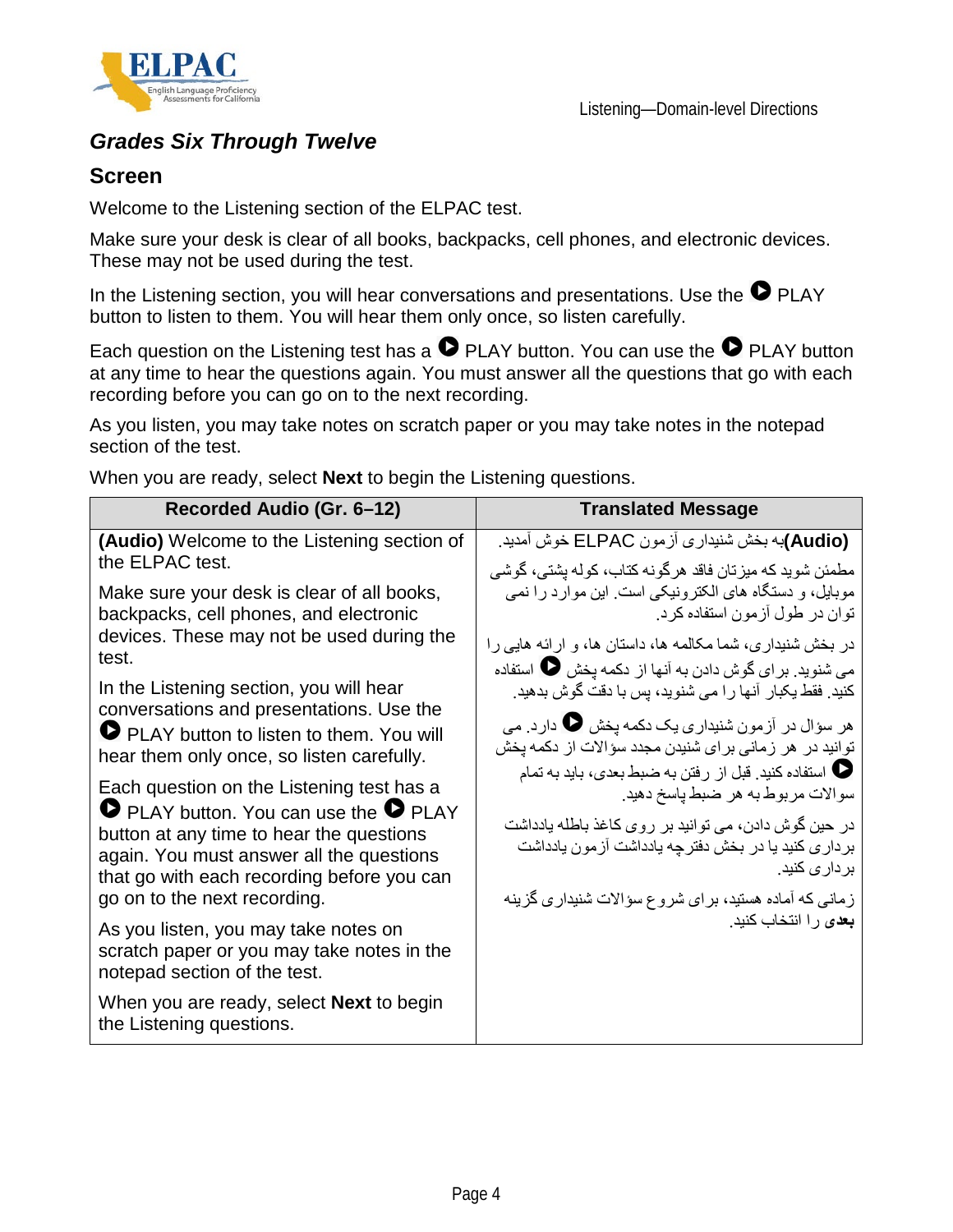

### *Kindergarten Through Grade Two Review Screen*

#### **Screen**

#### **Congratulations, you reached the end of the test!**

Thank you for your attention and hard work.

If there are any questions you marked for review, they will be displayed in the box below. Please finish reviewing any questions you want to, then select Submit Test at the bottom of the screen.

| Test Examiner (TE) Read Aloud (Gr. K-2)                       | <b>Translated Message</b>                                     |
|---------------------------------------------------------------|---------------------------------------------------------------|
| (TE SAY) Congratulations, you reached<br>the end of the test! | ر (TE SAYشبریک می گوییم، شما به پایان آزمون  رسیده (<br>ابد ! |
| Thank you for your attention and hard<br>work.                | با تشکر از شما برای توجه و سخت کوشی تان.                      |

### *Grades Three Through Twelve Review Screen*

#### **Screen**

#### **Congratulations, you reached the end of the test!**

Thank you for your attention and hard work.

If there are any questions you marked for review, they will be displayed in the box below. Please finish reviewing any questions you want to, then select Submit Test at the bottom of the screen.

| Recorded Audio (Gr. 3-12)               | <b>Translated Message</b>                                                                                                                                                                                                            |
|-----------------------------------------|--------------------------------------------------------------------------------------------------------------------------------------------------------------------------------------------------------------------------------------|
| N/A (No recorded audio for this screen) | (Screen text) تبریک می گوییم، شما به پایان آزمون<br>شنیدار ی ر سیده اید!                                                                                                                                                             |
|                                         | با تشکر از شما برای توجه و سخت کوشی تان.                                                                                                                                                                                             |
|                                         | در صورت وجود هرگونه سؤالی که برای بازبینی شما علامت<br>گذاری شده باشد، این موارد در کادر زیر نشان داده خواهد شد.<br>لطفاً بازبینی هریک از سؤالاتی که می خواهید را تمام کنید، و<br>سپس دکمه ارسال آزمون در پایین صفحه را انتخاب کنید. |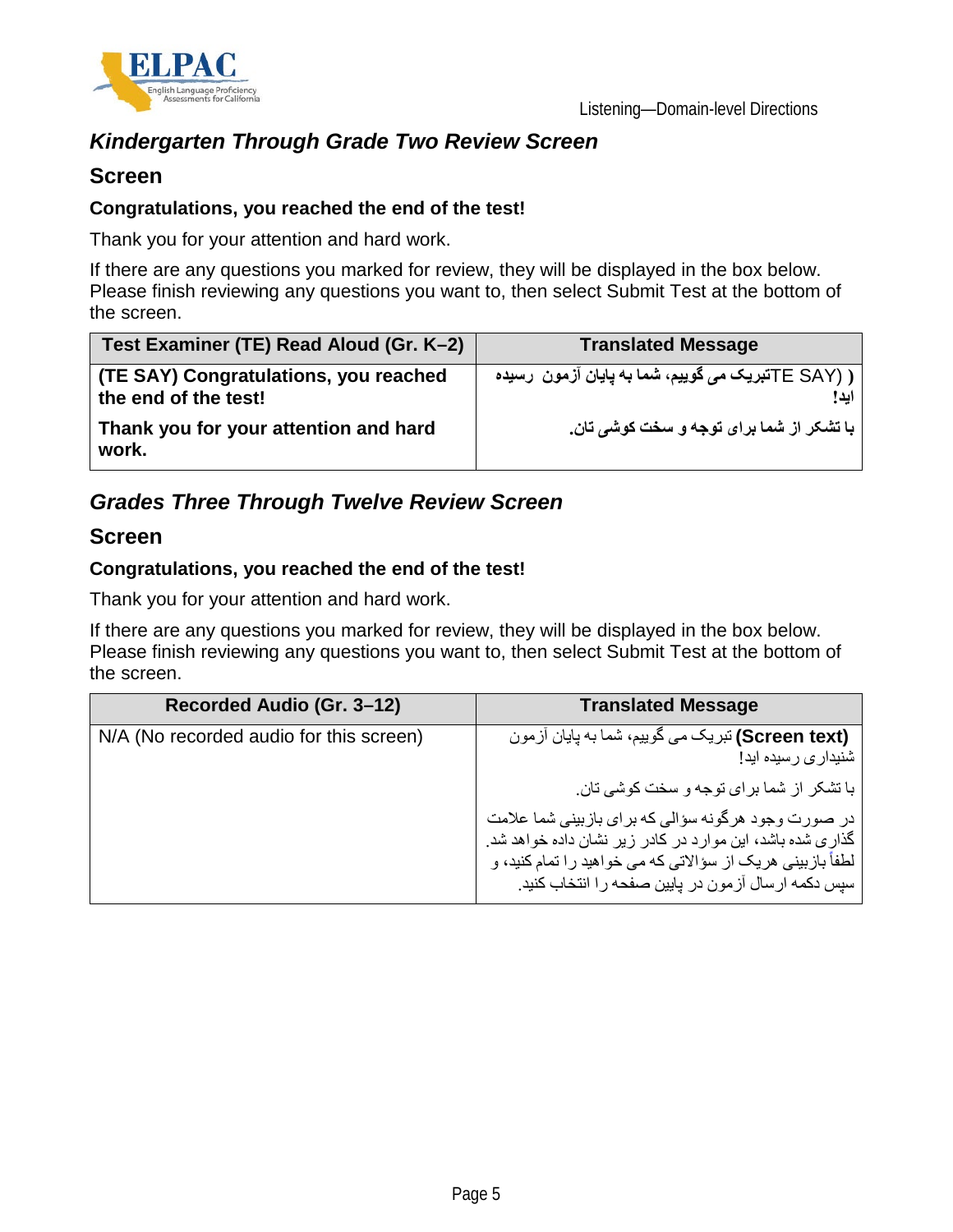

# **Listening—task type directions**

| <b>Task</b>                               | Grade       | <b>Message</b>                 | <b>Translated</b><br><b>Message</b>         |
|-------------------------------------------|-------------|--------------------------------|---------------------------------------------|
| Listen to a Short<br>Exchange             | Grades K-12 | Listen to a<br>conversation.   | گو ش دادن به یک مکالمه.                     |
| Listen to a<br>Classroom<br>Conversation  | Grades 1-12 | Listen to a<br>conversation.   | گو ش دادن به یک مکالمه.                     |
| Listen to a Story                         | Grades K-5  | Listen to a story.             | گو ش دادن به یک داستان.                     |
| Listen to an Oral<br>Presentation         | Grades K-12 | Listen to some<br>information. | گوش داد <i>ن</i> به برخ <i>ی</i><br>اطلاعات |
| Listen to a Speaker<br>Support an Opinion | Grades 6-12 | Listen to a<br>conversation.   | گو ش دادن به یک مکالمه.                     |

# **Reading—Domain-level Directions**

### *Kindergarten Through Grade One*

#### **Screen**

Reading Test

| Test Examiner (TE) Read Aloud (Gr. K-1)                                                                                                                                                                                                                   | <b>Translated Message</b>                                                                                                                                                                                                                                                                |
|-----------------------------------------------------------------------------------------------------------------------------------------------------------------------------------------------------------------------------------------------------------|------------------------------------------------------------------------------------------------------------------------------------------------------------------------------------------------------------------------------------------------------------------------------------------|
| (TE SAY) This is the Reading section of<br>the ELPAC test.                                                                                                                                                                                                | (TE SAY)این بخش خواندن آزمون ELPAC است.<br>در این قسمت از آزمون، ما با هم می خوانیم. از شما سؤالاتی                                                                                                                                                                                      |
| In this part of the test, we are going to<br>read together. I will ask you some<br>questions. You will point to your answer<br>or tell me your answer with words. If you<br>are unsure of how to respond to a<br>question, just respond the best you can. | خواهم پرسید. شما به پاسخ تان اشاره می کنید یا پاسخ خود را<br>با استفاده از كلمات به من مي گوييد. اگر در مورد چگونگي<br>پاسخ دادن به سؤالی شک دارید، فقط کافی است به بهترین<br>نحوی که می توانید پاسخ بدهید.<br>در صورت نیاز به تکرار هریک از سؤالات، فقط کافی است<br>که در خو است کنبد ِ |
| If you need me to repeat a question, just<br>ask.                                                                                                                                                                                                         | اکنون سؤالات خواندن را شروع می کنید.                                                                                                                                                                                                                                                     |
| You will now begin the Reading<br>questions.                                                                                                                                                                                                              |                                                                                                                                                                                                                                                                                          |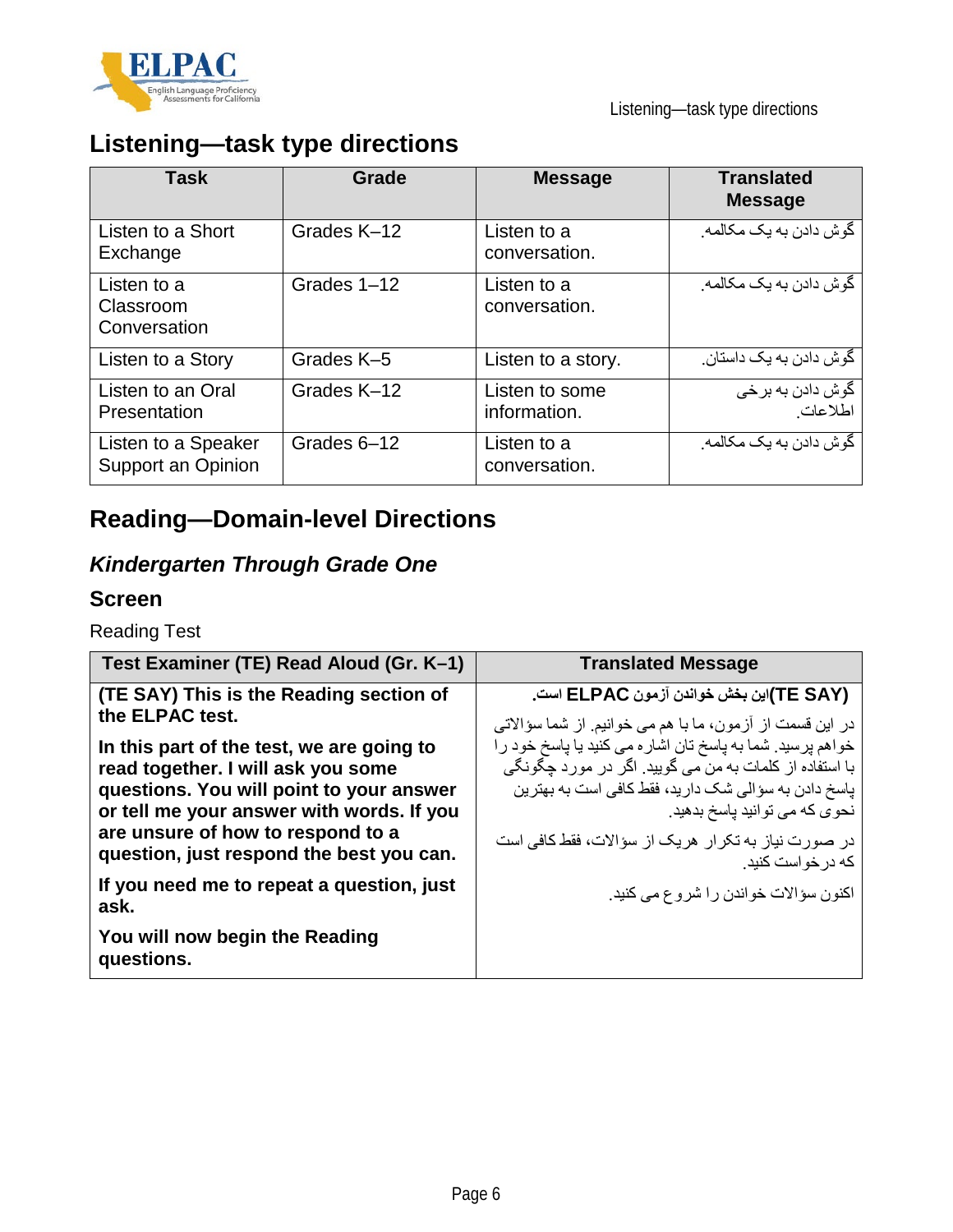

### *Grade Two*

#### **Screen**

This is the Reading section of the ELPAC test.

In this part of the test, we are going to read together. I will ask you some questions. You will point to your answer or tell me your answer with words. If you are unsure of how to respond to a question, just respond the best you can. If you need me to repeat a question, just ask.

You will now begin the Reading questions.

| Test Examiner (TE) Read Aloud (Gr. 2)                                                                                                                                                                                                                                                                                                                          | <b>Translated Message</b>                                                                                                                                                                                                                                               |
|----------------------------------------------------------------------------------------------------------------------------------------------------------------------------------------------------------------------------------------------------------------------------------------------------------------------------------------------------------------|-------------------------------------------------------------------------------------------------------------------------------------------------------------------------------------------------------------------------------------------------------------------------|
| (TE SAY) This is the Reading section of<br>the ELPAC test.                                                                                                                                                                                                                                                                                                     | (TE SAY)به این بخش خواندن آزمون ELPAC است<br>در این بخش از آزمون، ما با هم خواهیم خواند. من چند                                                                                                                                                                         |
| In this part of the test, we are going to<br>read together. I will ask you some<br>questions. You will point to your answer<br>or tell me your answer with words. If you<br>are unsure of how to respond to a<br>question, just respond the best you can.<br>If you need me to repeat a question, just<br>ask.<br>You will now begin the Reading<br>questions. | سواال از شما می پرسم به پاسخ خود اشاره خواهید کرد یا آن<br>را با كلمات براي من خواهيد گفت. اگر از نحوه باسخگويي به<br>يک سوال مطمئن نيستيد، فقط به بهترين شکل ممکن ياسخ<br>دهید. اگر لازم دارید سوالی را تکرار کنم، فقط بیرسید.<br>اکنون سؤالات خواندن را شروع می کنید. |

### *Grades Three Through Twelve (Summative ELPAC)*

#### **Screen**

Welcome to the Reading section of the ELPAC test.

Make sure your desk is clear of all books, backpacks, cell phones, and electronic devices. These may not be used during the test.

In this part of the test, you will read some passages and answer questions about them. Some passages may be student essays. Student essays may contain errors.

You must answer all the questions that go with each passage before you can go on to the next passage.

If you want any directions read to you during the test, just ask.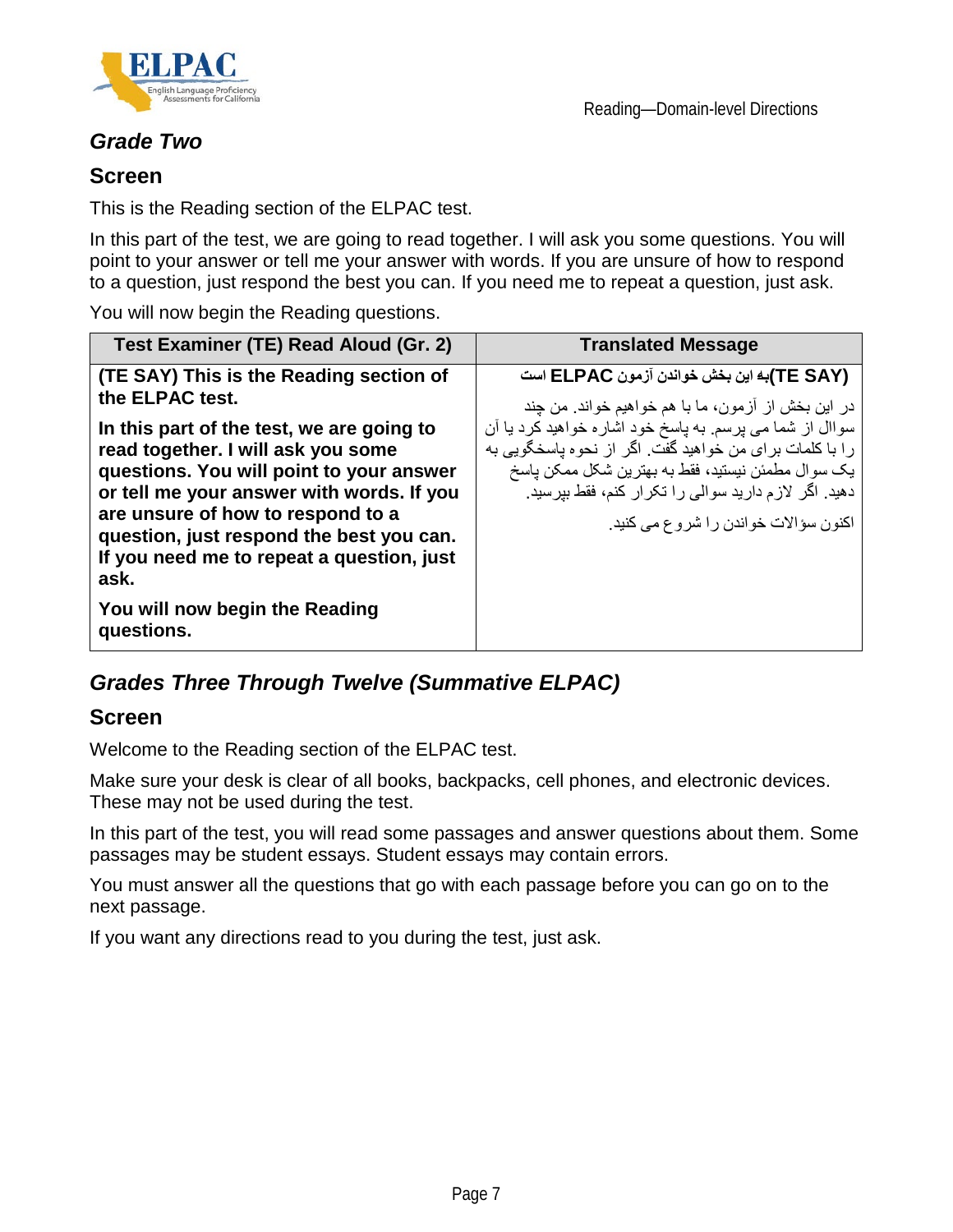

When you are ready, select **Next** to begin the Reading questions.

| Recorded Audio (Gr. 3–12)                                                                                   | <b>Translated Message</b>                                                                        |
|-------------------------------------------------------------------------------------------------------------|--------------------------------------------------------------------------------------------------|
| (Audio) Welcome to the Reading section of                                                                   | (Audio) به بخش خواندن أزمون ELPAC خوش أمديد.                                                     |
| the ELPAC test.                                                                                             | ِ مطمئن شوید که میز تان فاقد هر گونه کتاب، کوله بشتی، گوشی                                       |
| Make sure your desk is clear of all books,                                                                  | موبایل، و دستگاه های الکترونیکی است. این موارد را نمی                                            |
| backpacks, cell phones, and electronic                                                                      | توان در طول آزمون استفاده کرد.                                                                   |
| devices. These may not be used during the                                                                   | در این بخش از آزمون، متن هایی را می خوانید و به سؤالات                                           |
| test.                                                                                                       | مربوط به آنها پاسخ می دهید. برخی از متن ها ممکن است                                              |
| In this part of the test, you will read some                                                                | مقالات دانشجويي باشد. مقالات دانشجويي ممكن است شامل                                              |
| passages and answer questions about                                                                         | اشتباهاتی باشد.                                                                                  |
| them. Some passages may be student                                                                          | قبل از رفتن به متن بعدی باید به تمام سوالاتی که با هر متن                                        |
| essays. Student essays may contain errors.                                                                  | همراه است ياسخ دهيد.                                                                             |
| You must answer all the questions that go<br>with each passage before you can go on to<br>the next passage. | اگر می خواهید هرگونه دستورالعملی در طی آزمون برای<br>شما خوانده شود، فقط كافي است در خواست كنيد. |
| If you want any directions read to you during                                                               | زمانی که آماده هستید، بر ای شروع سؤالات خواندن گزینه                                             |
| the test, just ask.                                                                                         | <b>بعد</b> ی ر ا انتخاب کنید.                                                                    |
| When you are ready, select <b>Next</b> to begin<br>the Reading questions.                                   |                                                                                                  |

### *Grades Three Through Twelve (Initial ELPAC)*

#### **Screen**

Welcome to the Reading section of the ELPAC test.

Make sure your desk is clear of all books, backpacks, cell phones, and electronic devices. These may not be used during the test.

At the beginning of this section of the test, you will see some pictures and you will choose the sentence that matches the picture. After that, you will read some passages and answer questions about them. Some passages may be student essays. Student essays may contain errors.

You must answer all the questions that go with each passage before you can go on to the next passage.

If you want any directions read to you during the test, just ask.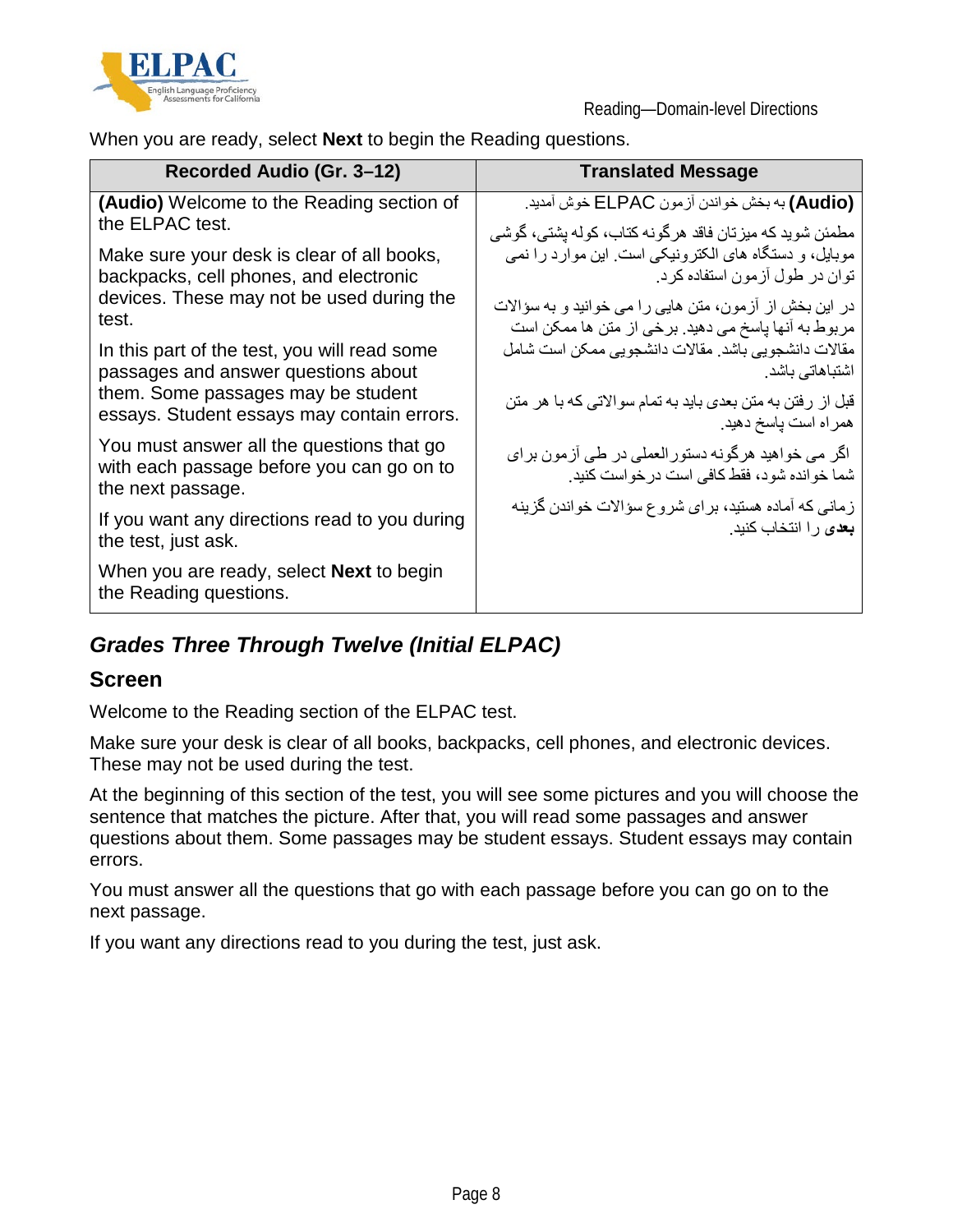

When you are ready, select **Next** to begin the Reading questions.

| Recorded Audio (Gr. 3-12)                                                                                                        | <b>Translated Message</b>                                                                                                                                              |
|----------------------------------------------------------------------------------------------------------------------------------|------------------------------------------------------------------------------------------------------------------------------------------------------------------------|
| (Audio) Welcome to the Reading section of<br>the ELPAC test.                                                                     | (Audio)به بخش خواندن أزمون ELPAC خوش أمديد.<br>مطمئن شوید که میزتان فاقد هرگونه کتاب، کوله بشتی، گوشی                                                                  |
| Make sure your desk is clear of all books,<br>backpacks, cell phones, and electronic                                             | موبایل، و دستگاه های الکترونیکی است. این موارد را نمی<br>توان در طول آزمون استفاده کرد.                                                                                |
| devices. These may not be used during the<br>test.                                                                               | در شروع این قسمت از آزمون، تصاویری را می بینید و کلمه<br>یا جمله ای که با تصویر مطابقت دارد را انتخاب می کنید. پس                                                      |
| At the beginning of this section of the test,<br>you will see some pictures and you will<br>choose the sentence that matches the | از آن، متن هایی را می خوانید و به سؤالات مربوط به آنها<br>پاسخ می دهید. برخی از متن ها ممکن است مقالات دانشجویی<br>باشد. مقالات دانشجویی ممکن است شامل اشتباهاتی باشد. |
| picture. After that, you will read some<br>passages and answer questions about<br>them. Some passages may be student             | قبل از رفتن به متن بعدي بايد به تمام سوالاتي كه با هر متن<br>همراه است پاسخ دهید.                                                                                      |
| essays. Student essays may contain errors.                                                                                       | اگر می خواهید هرگونه دستورالعملی در طی آزمون برای<br>شما خوانده شود، فقط كافي است در خواست كنيد.                                                                       |
| You must answer all the questions that go<br>with each passage before you can go on to<br>the next passage.                      | زمانی که آماده هستید، بر ای شروع سؤالات خواندن گزینه<br><b>بعد</b> ی را انتخاب کنید.                                                                                   |
| If you want any directions read to you during<br>the test, just ask.                                                             |                                                                                                                                                                        |
| When you are ready, select <b>Next</b> to begin<br>the Reading questions.                                                        |                                                                                                                                                                        |

### *Kindergarten Through Grade Two Review Screen*

#### **Screen**

#### **Congratulations, you reached the end of the test!**

Thank you for your attention and hard work.

If there are any questions you marked for review, they will be displayed in the box below. Please finish reviewing any questions you want to, then select Submit Test at the bottom of the screen.

| Test Examiner (TE) Read Aloud (Gr. K-2)                       | <b>Translated Message</b>                        |
|---------------------------------------------------------------|--------------------------------------------------|
| (TE SAY) Congratulations, you reached<br>the end of the test! | (TE SAY)تبریک می گوییم، شما به پایان آزمون رسیده |
| Thank you for your attention and hard<br>work.                | با تشکر ِ از شما بر ای توجه و سخت کوشی تان.      |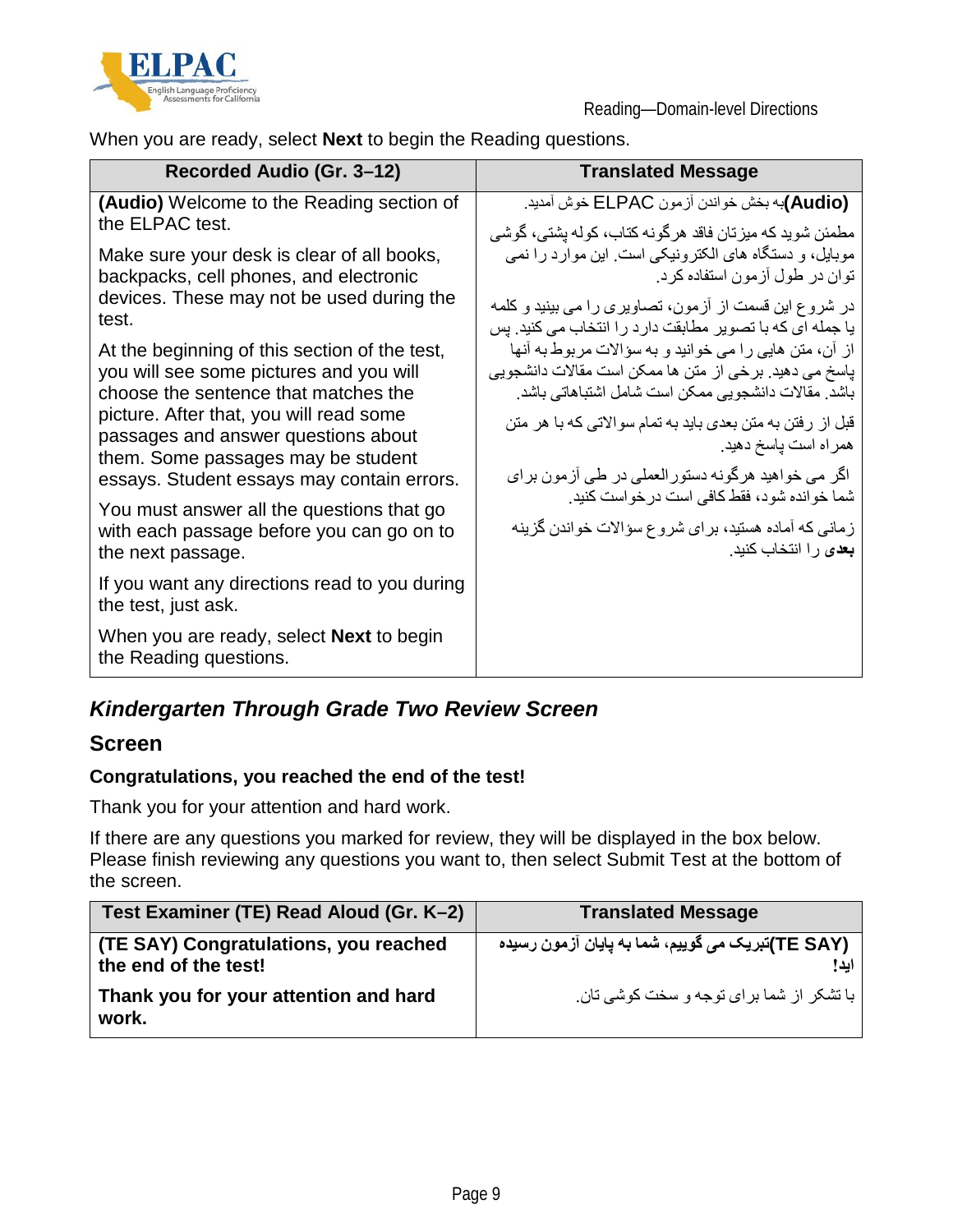

### *Grades Three Through Twelve Review Screen*

#### **Screen**

#### **Congratulations, you reached the end of the test!**

Thank you for your attention and hard work.

If there are any questions you marked for review, they will be displayed in the box below. Please finish reviewing any questions you want to, then select Submit Test at the bottom of the screen.

| Recorded Audio (Gr. 3-12)               | <b>Translated Message</b>                                                                                                                                                                                                            |
|-----------------------------------------|--------------------------------------------------------------------------------------------------------------------------------------------------------------------------------------------------------------------------------------|
| N/A (No recorded audio for this screen) | (Screen text)تبریک می گوییم، شما به پایان آزمون<br>رسيده ايد!                                                                                                                                                                        |
|                                         | با تشکر ٍ از شما برای توجه و سخت کوشی تان.                                                                                                                                                                                           |
|                                         | در صورت وجود هرگونه سؤالی که برای بازبینی شما علامت<br>گذاری شده باشد، این موارد در کادر زیر نشان داده خواهد شد.<br>لطفاً بازبینی هریک از سؤالاتی که می خواهید را تمام کنید، و<br>سپس دکمه ارسال آزمون در پایین صفحه را انتخاب کنید. |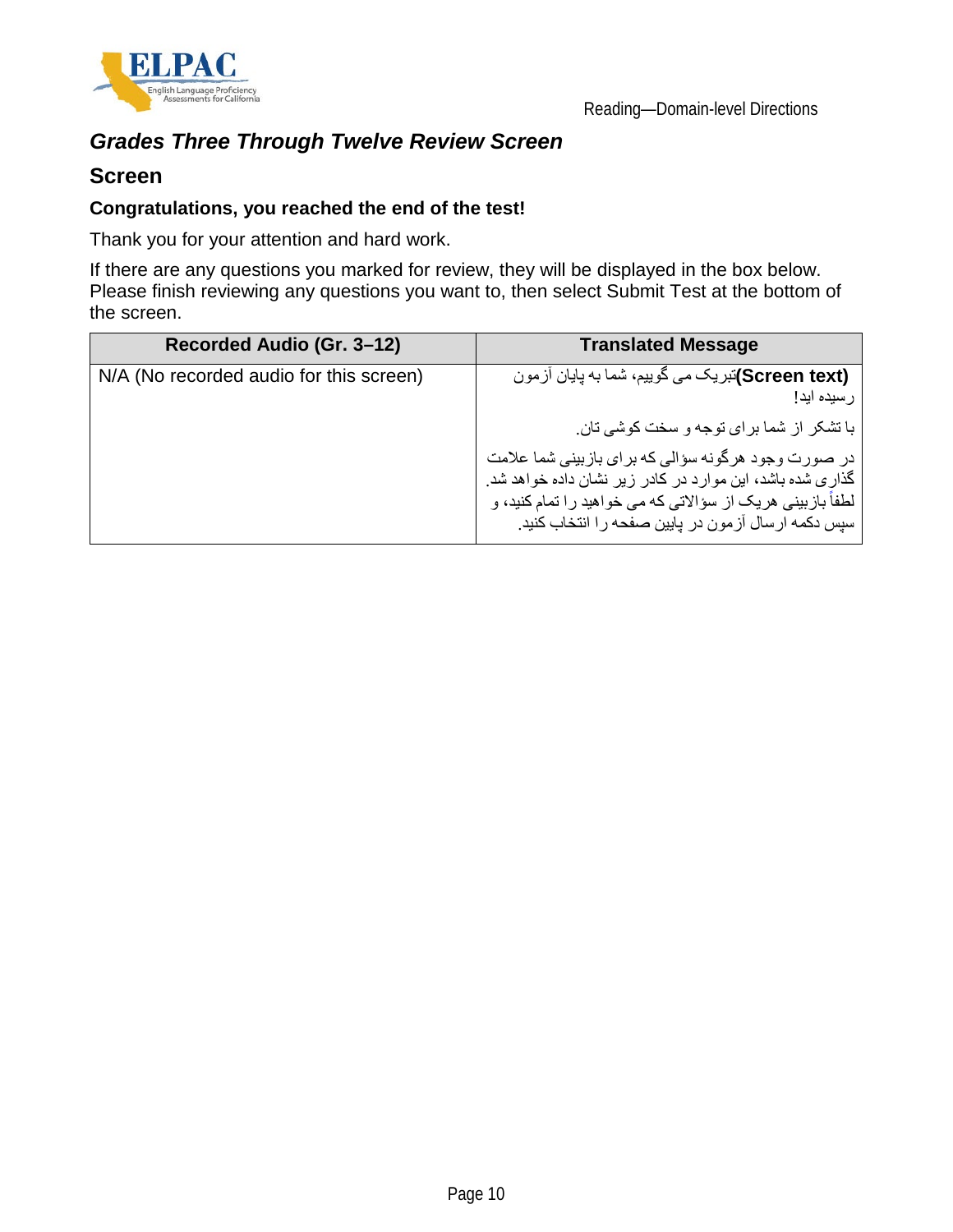

# **Reading—task type directions**

| <b>Task</b>                                 | <b>Grade</b> | <b>Message</b>                                                                | <b>Translated</b><br><b>Message</b>                                             |
|---------------------------------------------|--------------|-------------------------------------------------------------------------------|---------------------------------------------------------------------------------|
| Read-Along Word<br>with Scaffolding         | Kindergarten | We are going to read<br>together.                                             | با هم مي خوانيم.                                                                |
| <b>Read-Along Story</b><br>with Scaffolding | Grades K-1   | We are going to read<br>together.                                             | با هم مي خوانيم.<br>[زبان راهنمایی باید انگلیسی                                 |
|                                             |              | [Prompt language<br>should remain in<br>English]                              | باقى بماند]<br>به جایی که باید خواندن را                                        |
|                                             |              | Point to where we<br>should start reading.                                    | شروع كنيم اشاره كنيد.<br>از اینجا خواندن را شروع می<br>كنيم. انگشت خود را اينجا |
|                                             |              | We will start reading<br>here. Put your finger<br>here. Follow along          | بگذار يد. در حين خواندن با<br>انگشت خود مر ا همر اهی<br>كنيد.                   |
|                                             |              | with your finger as I<br>read.                                                | [زبان تشويقي بايد انگليسي<br>باقى بماند]                                        |
|                                             |              | [Prompt language]<br>should remain in<br>English]                             | اکنون داستان را بر ایتان می<br>خوانم. در حين خواندن گوش<br>فرادهيد.             |
|                                             |              | Now I will read the<br>story to you. Listen<br>while I read.                  |                                                                                 |
| Read-Along<br>Information                   | Grades K-1   | Now we are going to<br>read together. Listen<br>while I read.                 | اکنون با هم مي خوانيم. در<br>حين خواندن گوش فرا دهيد.                           |
| Read and Choose a<br>Word                   | Grade 1      | Look at the picture.<br>Point to the word<br>that matches the<br>picture.     | به تصویر نگاه کنید. به کلمه<br>ای که با تصویر مطابقت دارد<br>اشار ء كنيد.       |
| Read and Choose a<br>Word                   | Grade 2      | Look at the picture.<br>Choose the word<br>that matches the<br>picture.       | به تصویر نگاه کنید. کلمه ای<br>كه با تصوير مطابقت دارد را<br>انتخاب كنيد.       |
| Read and Choose a<br>Sentence               | Grade 1      | Look at the picture.<br>Point to the sentence<br>that matches the<br>picture. | به تصویر نگاه کنید. به جمله<br>ای که با تصویر مطابقت دارد<br>اشار ء كنيد.       |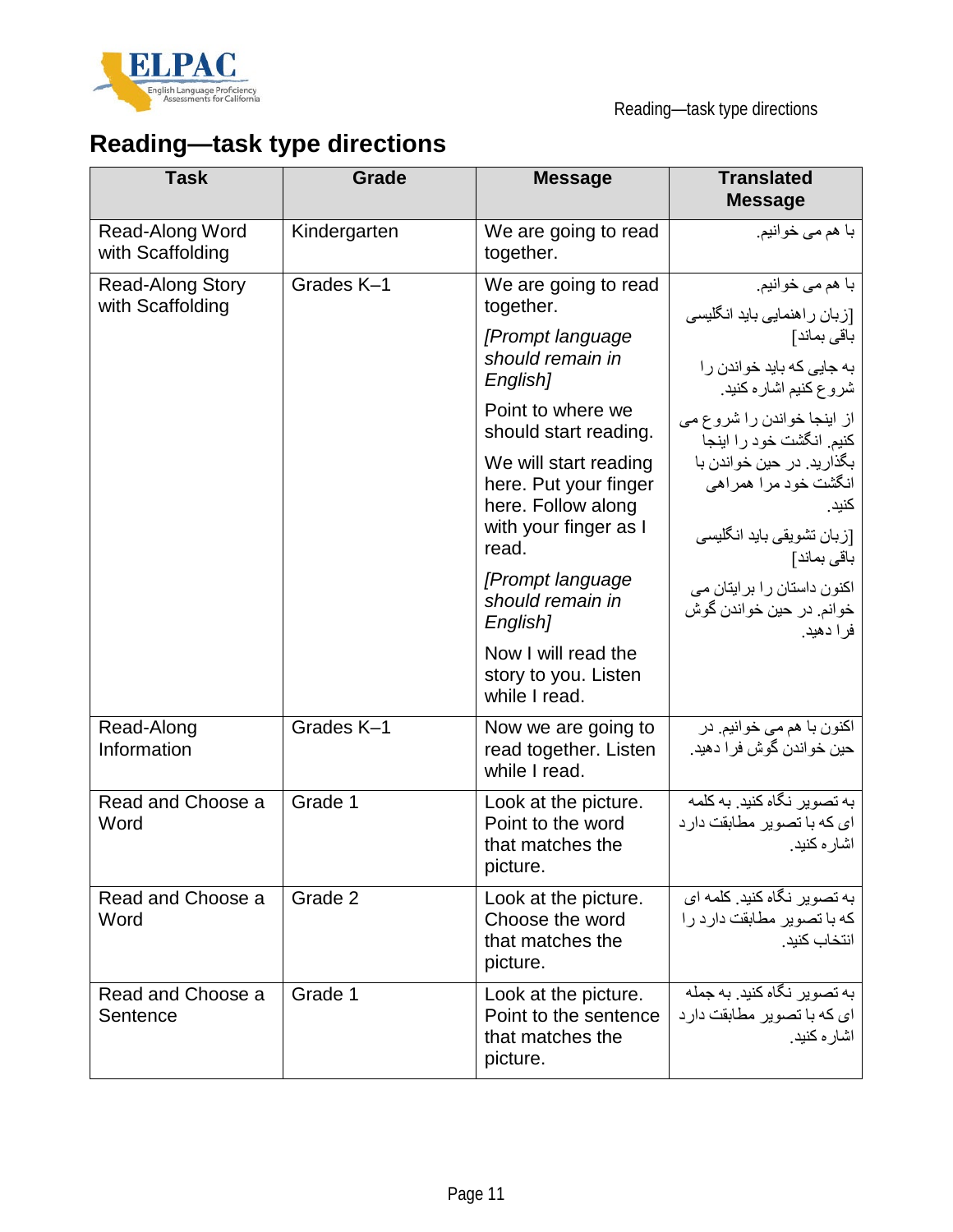

### Reading—task type directions (*continuation one*)

| <b>Task</b>                              | Grade       | <b>Message</b>                                                                                                          | <b>Translated</b><br><b>Message</b>                                                                                         |
|------------------------------------------|-------------|-------------------------------------------------------------------------------------------------------------------------|-----------------------------------------------------------------------------------------------------------------------------|
| Read and Choose a<br>Sentence            | Grades 2-12 | Look at the picture.<br>Choose the<br>sentence that<br>matches the picture.                                             | به تصویر نگاه کنید. جمله ای<br>كه با تصوير مطابقت دارد را<br>انتخاب كنيد.                                                   |
| Read a Short<br>Informational<br>Passage | Grade 1     | Now you are going<br>to read a text on<br>your own. I will ask<br>you some questions<br>about what you have<br>read.    | اکنون شما به تنهایی مننی را<br>می خوانید. من از شما<br>سؤالاتی در مورد متنی که<br>خوانده اید می پرسم.                       |
| Read a Short<br>Informational<br>Passage | Grades 2-12 | Read the text, then<br>answer the<br>questions.                                                                         | متن را بخوانید، سپس به<br>سؤالات ياسخ دهيد.                                                                                 |
| Read a Student<br>Essay                  | Grades 3-12 | A student has written<br>an essay. The essay<br>may include errors.<br>Read the essay,<br>then answer the<br>questions. | دانشجويي يك مقاله نوشته<br>است. این مقاله ممکن است<br>شامل اشتباهاتي باشد. مقاله را<br>بخوانيد، سيس به سوالات<br>پاسخ دهيد. |
| Read a Literary<br>Passage               | Grade 1     | Now you are going<br>to read a story on<br>your own. Then you<br>will answer<br>questions about<br>what you have read.  | اکنون شما به تنهایی داستانی<br>را می خوانید. سپس شما به<br>سؤالات <i>ی</i> در مورد چیزی که<br>خوانده اید پاسخ می دهید.      |
| Read a Literary<br>Passage               | Grades 2-12 | Read the story, then<br>answer the<br>questions.                                                                        | داستان را بخوانید، سپس به<br>سؤالات ياسخ دهيد.                                                                              |
| Read an<br>Informational<br>Passage      | Grade 1     | Now you will read a<br>text on your own.<br>Then you will answer<br>some questions<br>about what you have<br>read.      | اکنون شما به تنهایی متنی را<br>می خوانید. سپس شما به<br>سؤالاتی در مورد چیزی که<br>خوانده اید پاسخ می دهید.                 |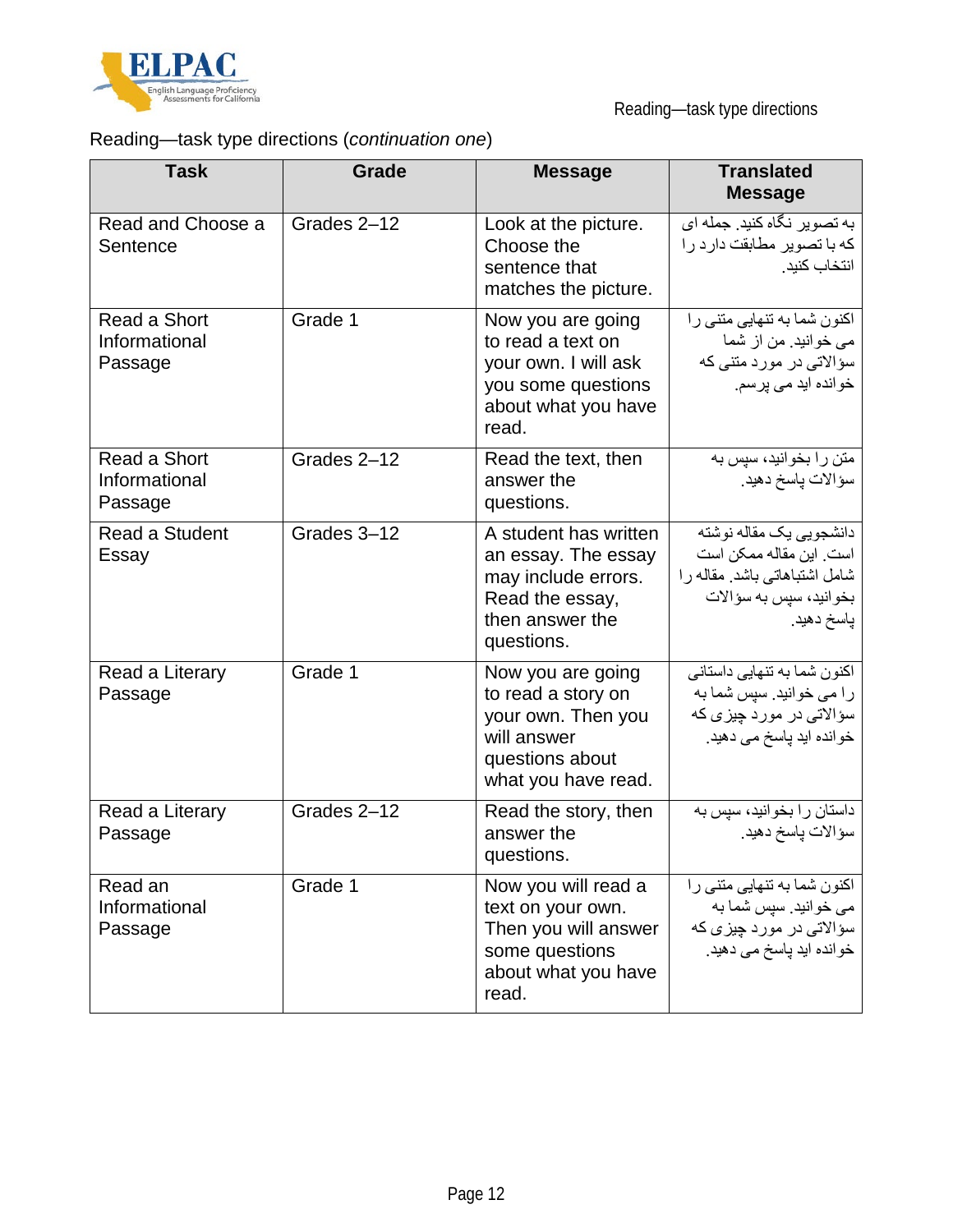

#### Reading—task type directions (*continuation two*)

| Task                                | Grade       | <b>Message</b>                                  | <b>Translated</b><br><b>Message</b>         |
|-------------------------------------|-------------|-------------------------------------------------|---------------------------------------------|
| Read an<br>Informational<br>Passage | Grades 2-12 | Read the text, then<br>answer the<br>questions. | متن را بخوانید، سپس به<br>سؤالات پاسخ دهيد. |

### **Writing—Domain-level Directions**

### *Kindergarten Through Grade Two*

#### **Screen**

(No screen—all on paper)

| Test Examiner (TE) Read Aloud (Gr. K-2)                                                                                                          | <b>Translated Message</b>                                                                                                                                       |
|--------------------------------------------------------------------------------------------------------------------------------------------------|-----------------------------------------------------------------------------------------------------------------------------------------------------------------|
| (TE SAY) Today, you will take the ELPAC<br>Writing test. If you are unsure of how to<br>respond to a question, just respond the<br>best you can. | (TE SAY)امروز، شما آزمون نگارش ELPAC را می<br>دهید. اگر در مورد چگونگی پاسخ دادن به سوالی شک<br>دارید، فقط کافی است به بهترین نحوی که می توانید پاسخ<br>بدهيد ِ |
| In this part of the test, you will write your<br>answers to some questions on paper.<br>If you need any questions repeated, just                 | در این بخش از آزمون، شما پاسخ های خود به سوالات را<br>بر روی کاغذ می نویسید.                                                                                    |
| ask.<br>You will now begin the Writing questions.                                                                                                | در صورت نیاز به تکرار هریک از سوالات، فقط کافی است<br>که در خواست کنید.<br>اکنون سوالات نگارش را شروع می کنید.                                                  |

### *Grades Three Through Twelve*

#### **Screen**

Welcome to the Writing section of the ELPAC test.

Make sure your desk is clear of all books, backpacks, cell phones, and electronic devices. These may not be used during the test.

Each question on the Writing test has a  $\bullet$  PLAY button. You can use the  $\bullet$  PLAY button at any time to hear the questions again.

In this part of the test you will type your responses to questions in the boxes provided.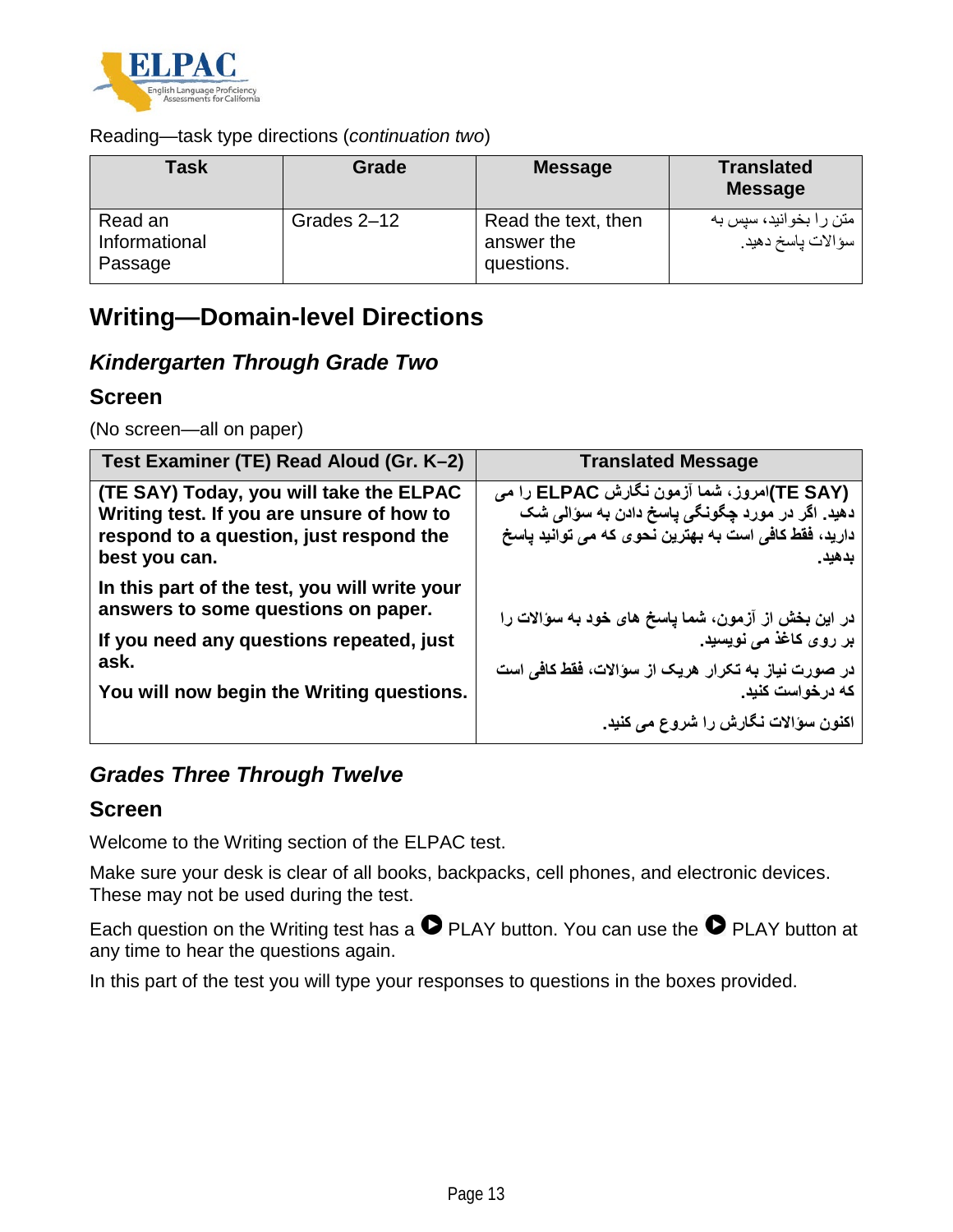

When you are ready, select **Next** to begin the Writing questions. Make sure to answer all questions in English.

| Recorded Audio (Gr. 3-12)                                                                                                  | <b>Translated Message</b>                                                       |
|----------------------------------------------------------------------------------------------------------------------------|---------------------------------------------------------------------------------|
| (Audio) Welcome to the Writing section of                                                                                  | (Audio)به بخش نگارش أزمون ELPAC خوش أمديد.                                      |
| the ELPAC test.                                                                                                            | مطمئن شوید که میز تان فاقد هرگونه کتاب، کوله پشتی، گوشی                         |
| Make sure your desk is clear of all books,                                                                                 | موبایل، و دستگاه های الکترونیکی است. این موارد را نمی                           |
| backpacks, cell phones, and electronic                                                                                     | توان در طول آزمون استفاده کرد.                                                  |
| devices. These may not be used during the                                                                                  | هر سؤال در آزمون نگارش یک دکمه یخش یا دارد. می                                  |
| test.                                                                                                                      | توانید در هر زمانی برای شنیدن مجدد سؤالات از دکمه پخش                           |
| Each question on the Writing test has a $\bullet$                                                                          | ● استفاده کنید ِ                                                                |
| PLAY button. You can use the $\bullet$ PLAY<br>button at any time to hear the questions<br>again.                          | در این بخش از آزمون، شما پاسخ سؤالات را در کادر های<br>ار ائه شده تایپ می کنید. |
| In this part of the test you will type your                                                                                | زمانی که آماده هستید، بر ای شروع سؤالات نگارش گزینه                             |
| responses to questions in the boxes                                                                                        | <b>بعد</b> ی را انتخاب کنید. حتماً تمامی سوالات را به انگلیسی پاسخ              |
| provided.                                                                                                                  | دهيد.                                                                           |
| When you are ready, select <b>Next</b> to begin<br>the Writing questions. Make sure to answer<br>all questions in English. |                                                                                 |

### *Grades Three Through Twelve Review Screen*

#### **Screen**

#### **Congratulations, you reached the end of the test!**

Thank you for your attention and hard work.

If there are any questions you marked for review, they will be displayed in the box below. Please finish reviewing any questions you want to, then select Submit Test at the bottom of the screen.

| Recorded Audio (Gr. 3-12)               | <b>Translated Message</b>                                                                                                                                                                                                            |
|-----------------------------------------|--------------------------------------------------------------------------------------------------------------------------------------------------------------------------------------------------------------------------------------|
| N/A (No recorded audio for this screen) | (Screen text)تبریک می گوییم، شما به پایان آزمون<br>ر سيده ايد!                                                                                                                                                                       |
|                                         | با تشکر از شما برای توجه و سخت کوشی تان.                                                                                                                                                                                             |
|                                         | در صورت وجود هرگونه سؤالی که برای بازبینی شما علامت<br>گذاری شده باشد، این موارد در کادر زیر نشان داده خواهد شد.<br>لطفاً بازبینی هریک از سؤالاتی که می خواهید را تمام کنید، و<br>سپس دکمه ارسال آزمون در پایین صفحه را انتخاب کنید. |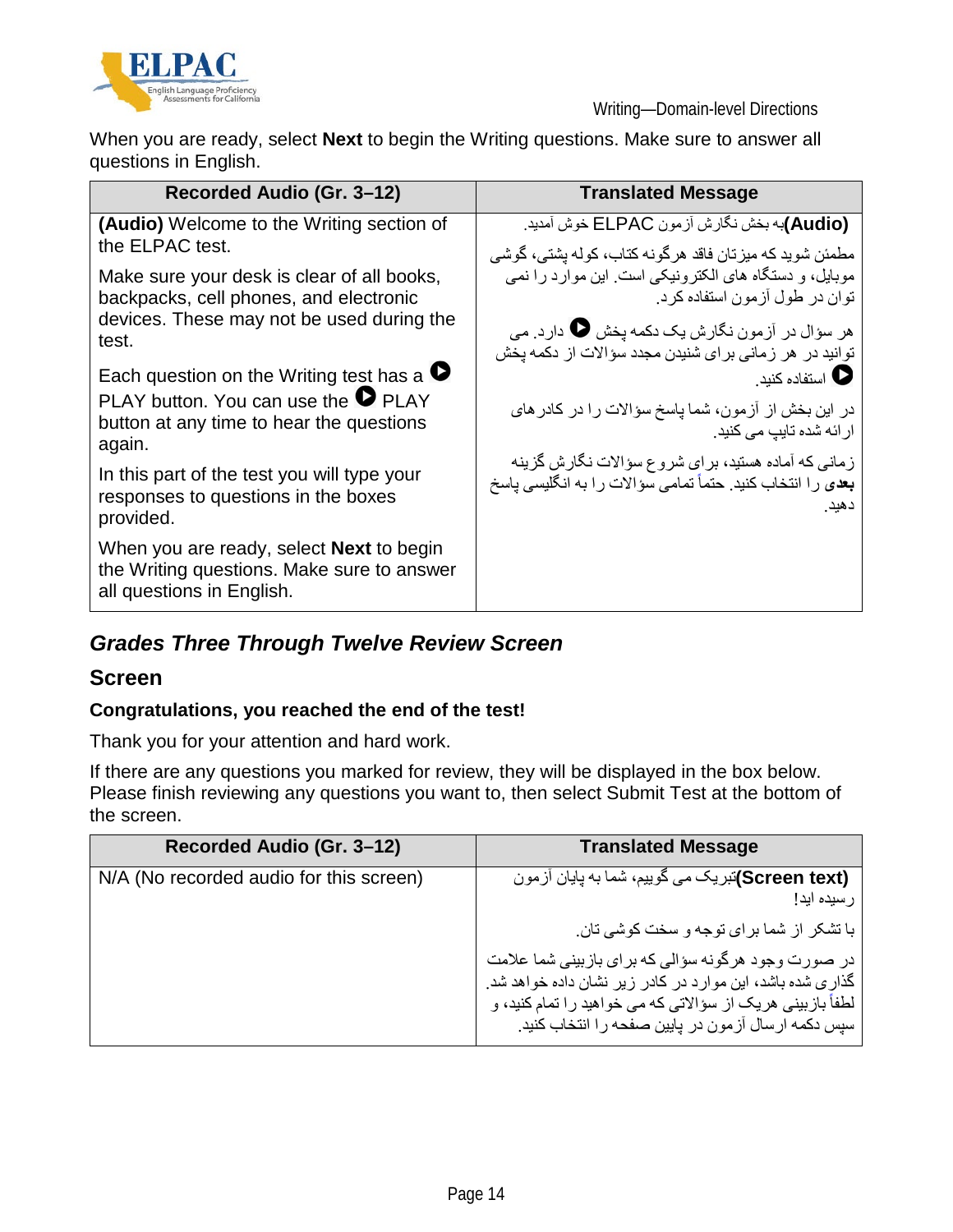

# **Writing—task type directions**

| <b>Task</b>                                       | Grade       | <b>Message</b>                                                                                                                                                                                                                                                                                         | <b>Translated</b><br><b>Message</b>                                                                                                                                                                                                                                            |
|---------------------------------------------------|-------------|--------------------------------------------------------------------------------------------------------------------------------------------------------------------------------------------------------------------------------------------------------------------------------------------------------|--------------------------------------------------------------------------------------------------------------------------------------------------------------------------------------------------------------------------------------------------------------------------------|
| Label a Picture-<br>Word, with<br>Scaffolding     | Grades K-1  | Now we are going to<br>write some letters<br>and words together.                                                                                                                                                                                                                                       | اكنون با همديگر تعداد <i>ي</i><br>حروف و كلمه مى نويسيم.                                                                                                                                                                                                                       |
| Write a Story<br>Together with<br>Scaffolding     | Grades K-2  | We are going to<br>write a story<br>together.                                                                                                                                                                                                                                                          | با هم یک داستان می نویسیم.                                                                                                                                                                                                                                                     |
| Write an<br><b>Informational Text</b><br>Together | Grades 1-2  | Now I am going to<br>tell you some<br>information. Listen<br>carefully. Then we<br>will write about what<br>we have learned.                                                                                                                                                                           | اكنون اطلاعاتي را به شما<br>می گویم. با دقت گوش کنید.<br>سپس در مورد چیزی که یاد<br>گرفته ایم می نویسیم.                                                                                                                                                                       |
| Describe a Picture                                | Grade 1     | In this part of the<br>test, you will write a<br>sentence on your<br>own.                                                                                                                                                                                                                              | در این بخش از آزمون، شما<br>به تنهایی جمله ای را می<br>نويسيد.                                                                                                                                                                                                                 |
| Describe a Picture                                | Grade 2     | Write about what is<br>happening in the<br>picture.                                                                                                                                                                                                                                                    | در باره آنچه در تصویر اتفاق<br>می افتد بنویسید.                                                                                                                                                                                                                                |
| Describe a Picture                                | Grades 3-12 | Imagine that you and<br>a partner are going<br>to describe a picture.<br>Your partner has<br>started writing a<br>paragraph about the<br>picture. The<br>paragraph may<br>contain errors. Read<br>your partner's<br>paragraph and then<br>follow the directions<br>for answering the<br>two questions. | تصور کنید شما و پارتان می<br>خواهید تصویری را شرح<br>دهید. بار شما شروع به<br>نوشتن پاراگرافی در مورد<br>تصویر کرده است. این<br>پار اگر اف ممکن است شامل<br>اشتباهاتی باشد. پار اگر اف<br>یارتان را بخوانید و سپس از<br>دستورالعمل ها براي پاسخ<br>دادن به دو سؤال پیروی کنید. |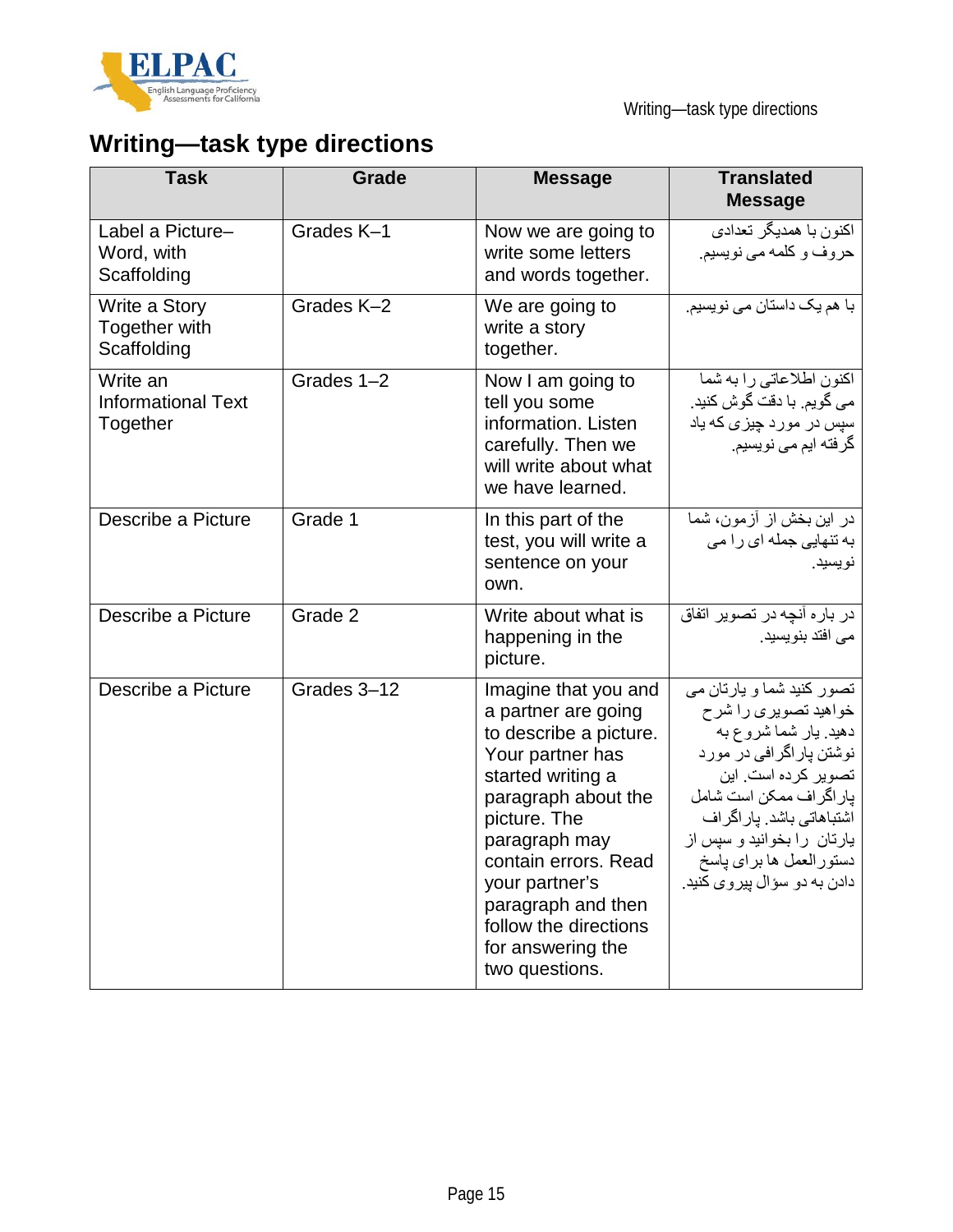

### Writing—task type directions (*continuation one*)

| <b>Task</b>                  | Grade   | <b>Message</b>                                                                                                                                                                                                                                                                 | <b>Translated</b><br><b>Message</b>                                                                                                                                                                                                                                      |
|------------------------------|---------|--------------------------------------------------------------------------------------------------------------------------------------------------------------------------------------------------------------------------------------------------------------------------------|--------------------------------------------------------------------------------------------------------------------------------------------------------------------------------------------------------------------------------------------------------------------------|
| Write About an<br>Experience | Grade 1 | You are going to<br>write in English<br>about something that<br>happened to you.<br>[Prompt should<br>remain in English]<br>You should write<br>at least one<br>complete<br>sentence.<br>Use descriptions,<br>details, and<br>examples to<br>make your writing<br>interesting. | شما به زبان انگلیسی در<br>مورد چیزی که بر ایتان اتفاق<br>افتاده است می نویسید.<br>[زبان راهنمایی باید انگلیسی<br>باقى بماند]<br>•       شما بايد حداقل يک جمله<br>کامل بنو پسید.<br>• از توصيف ها، جزئيات،<br>و نمونه ها بر ای جالب<br>كر دن نو شته تان استفاده<br>كنيد. |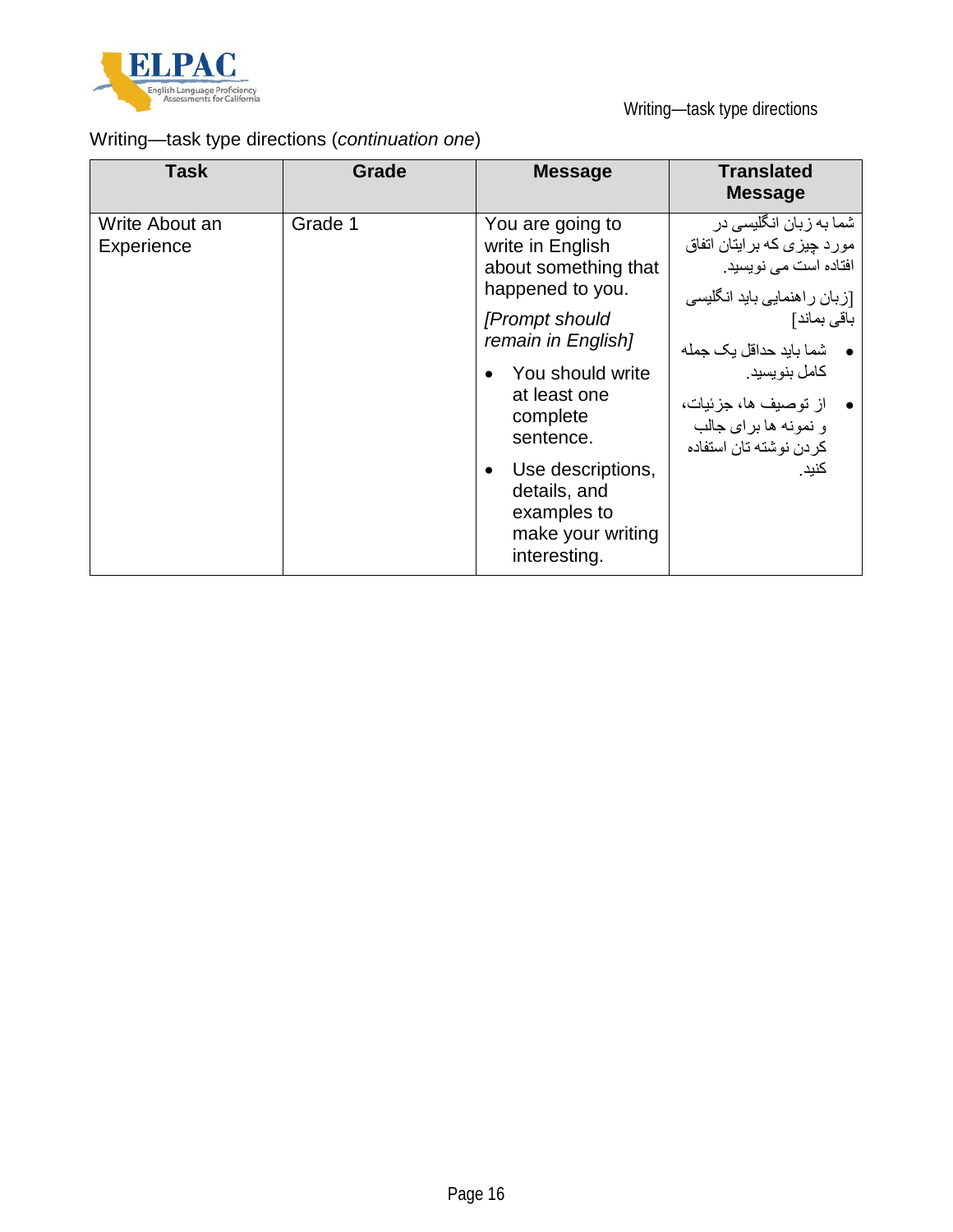

### Writing—task type directions (*continuation two*)

| <b>Task</b>                  | <b>Grade</b> | <b>Message</b>                                                                                                  | <b>Translated</b><br><b>Message</b>                                                                     |
|------------------------------|--------------|-----------------------------------------------------------------------------------------------------------------|---------------------------------------------------------------------------------------------------------|
| Write About an<br>Experience | Grade 2      | You are going to<br>write a paragraph in<br>English about your<br>personal experience.                          | شما پار اگر افی به زبان<br>انگلیسی در مورد تجربه<br>شخصبي تان مي نويسيد.<br>[زبان راهنمایی باید انگلیسی |
|                              |              | [Prompt should<br>remain in English]                                                                            | باقى بماند]<br>• پاراگراف شما بايد شامل                                                                 |
|                              |              | Your paragraph<br>$\bullet$<br>should include at<br>least three<br>complete<br>sentences.                       | حداقل سه جمله كامل<br>باشد.<br>از توصيف ها، جزئيات،<br>و نمونه ها براي جالب<br>كر دن نوشته تان استفاده  |
|                              |              | Use descriptions,<br>$\bullet$<br>details, and<br>examples to<br>make your writing<br>interesting.              | كنيد.<br>نوشته تان را برای<br>داشتن دستور زبان<br>صحيح، حروف بزرگ،<br>نقطه گذاری، و املا                |
|                              |              | Check your<br>$\bullet$<br>writing for correct<br>grammar, capital<br>letters,<br>punctuation, and<br>spelling. | بررسی کنید.<br>خار ج از كادر ننويسيد.<br>لطفأ منظم بنويسيد.                                             |
|                              |              | Do not write<br>$\bullet$<br>outside the box.<br>Please write<br>neatly.                                        |                                                                                                         |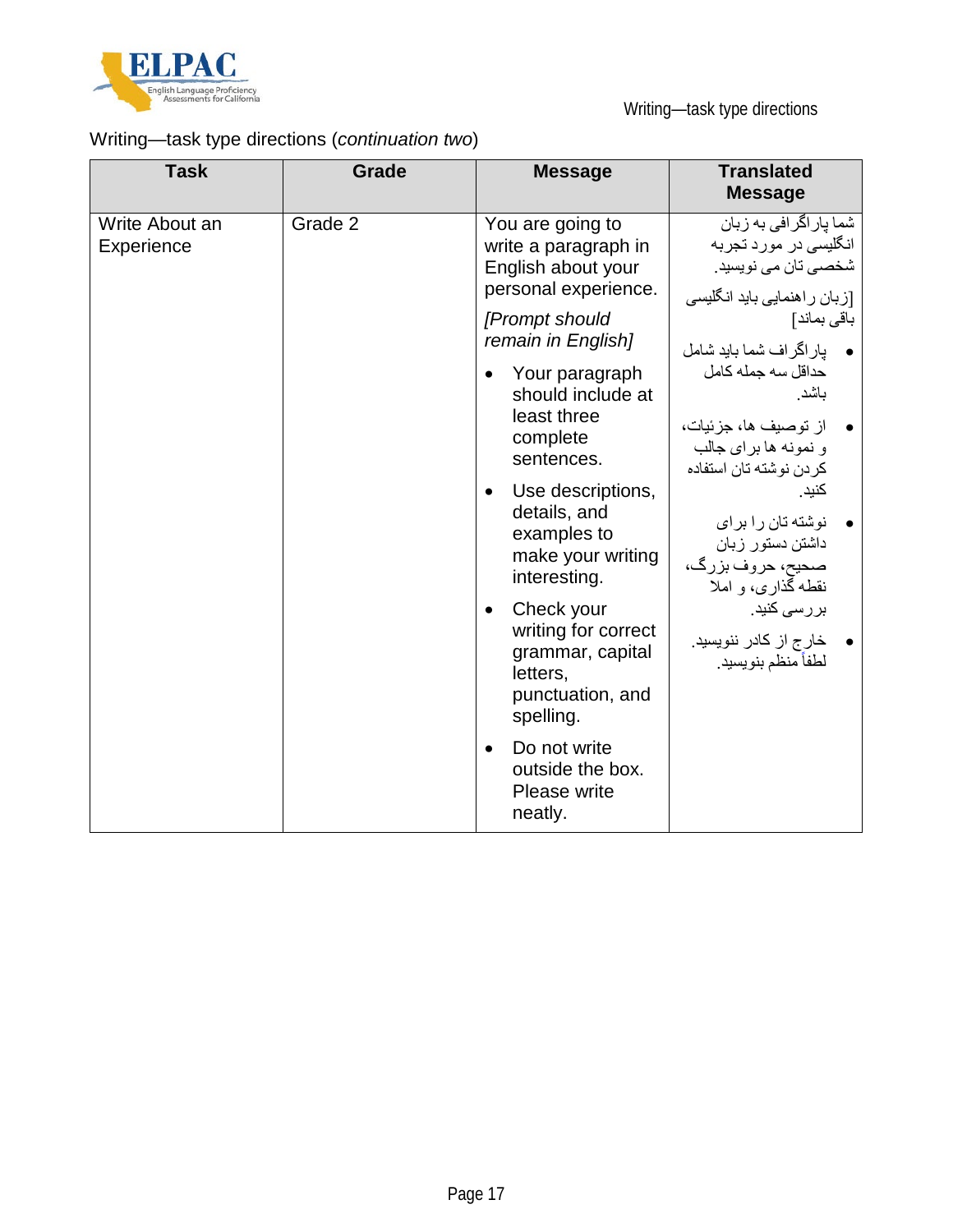

### Writing—task type directions (*continuation three*)

| <b>Task</b>                  | Grade       | <b>Message</b>                                                                                                                                                                                                                                                                                                                                                                   | <b>Translated</b><br><b>Message</b>                                                                                                                                                                                                                                                                  |
|------------------------------|-------------|----------------------------------------------------------------------------------------------------------------------------------------------------------------------------------------------------------------------------------------------------------------------------------------------------------------------------------------------------------------------------------|------------------------------------------------------------------------------------------------------------------------------------------------------------------------------------------------------------------------------------------------------------------------------------------------------|
| Write About an<br>Experience | Grades 3-12 | In the following box,<br>you are going to<br>write a paragraph in<br>English about your<br>personal experience.                                                                                                                                                                                                                                                                  | در کادر زیر ، شما پاراگرافی<br>به زبان انگلیسی در مورد<br>تجر به شخصبي تان مي<br>نويسيد.                                                                                                                                                                                                             |
|                              |             | [Recording of prompt]<br>is in English]                                                                                                                                                                                                                                                                                                                                          | [فایل ضبط ر اهنمایی به زبان<br>انگلیسی است]                                                                                                                                                                                                                                                          |
|                              |             | Your paragraph<br>$\bullet$<br>should include at<br>least three<br>complete<br>sentences and<br>should have a<br>beginning, a<br>middle, and an<br>end.<br>Use descriptions,<br>$\bullet$<br>details, and<br>examples to<br>make your writing<br>interesting.<br>Check your<br>$\bullet$<br>writing for correct<br>grammar, capital<br>letters,<br>punctuation, and<br>spelling. | يار اگر اف شما بايد حداقل<br>شامل سه جمله كامل باشد<br>و یک شروع، یک<br>وسط، و یک پایان داشته<br>باشد.<br>از توصيف ها، جزئيات،<br>و نمونه ها براي جالب<br>كر دن نوشته تان استفاده<br>كنيد.<br>نوشته تان را برای<br>داشتن دستور زبان<br>صحيح، حروف بزرگ،<br>نقطه گذاری، و املا<br>بررس <i>ی</i> کنید. |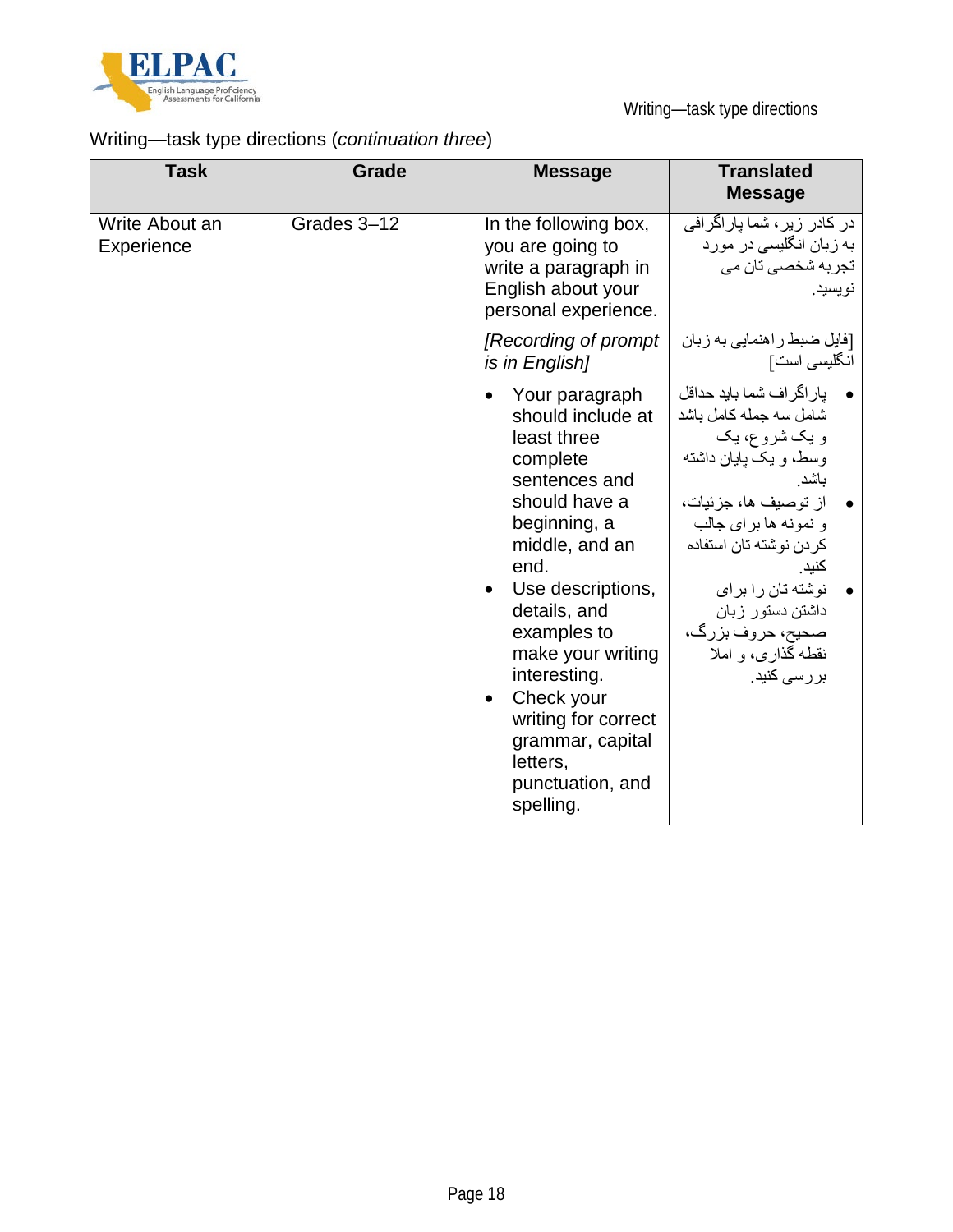

### Writing—task type directions (*continuation four*)

| <b>Task</b>                                   | Grade       | <b>Message</b>                                                                                                                                                                                                                                              | <b>Translated</b><br><b>Message</b>                                                                                                                                                                                                                                                      |
|-----------------------------------------------|-------------|-------------------------------------------------------------------------------------------------------------------------------------------------------------------------------------------------------------------------------------------------------------|------------------------------------------------------------------------------------------------------------------------------------------------------------------------------------------------------------------------------------------------------------------------------------------|
| <b>Write About</b><br>Academic<br>Information | Grades 3-5  | Imagine that you are<br>writing a description<br>with a classmate.<br>Your classmate filled<br>in information in a<br>graphic organizer.<br>Read the details in<br>the graphic<br>organizer. Then use<br>the information to<br>answer the two<br>questions. | تصور کنید که شما در حال<br>نوشتن توصبفي به همراه يک<br>همكلاسي هستيد. همكلاسي<br>شما اطلاعات را در یک<br>ساز <i>م</i> ا <i>ن</i> دهنده گر افیکی بر<br>كر ده است. جز ئيات داخل<br>ساز مان دهنده گر افیکی ر ا<br>بخوانید. سپس از این<br>اطلاعات برای پاسخ دادن به<br>دو سؤال استفاده کنید. |
| <b>Write About</b><br>Academic<br>Information | Grades 6-12 | Imagine that you are<br>working on a group<br>project. Some<br>members of your<br>group have created<br>a graphic organizer.<br>Use the information<br>in the graphic<br>organizer to answer<br>the two questions.                                          | تصور کنید که در حال کار بر<br>رو <i>ی</i> یک پروڑہ گروھی<br>هستید. برخی از اعضای<br>گر و هتان یک ساز مان دهنده<br>گر افیکی در ست کر ده اند. از<br>اطلاعات داخل سازمان دهنده<br>گرافیکی بر ای پاسخ دادن به<br>دو سؤال استفاده كنيد.                                                       |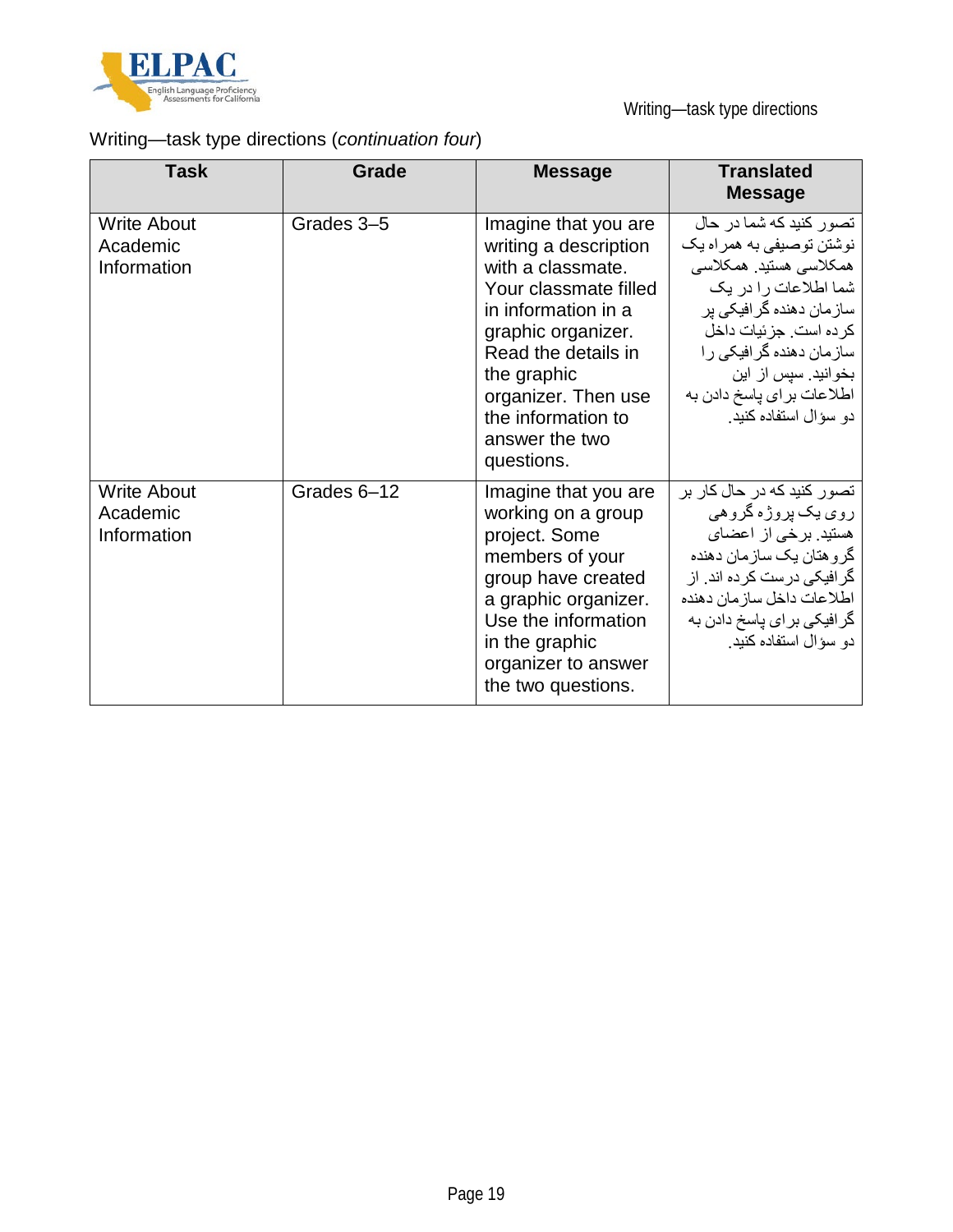

### Writing—task type directions (*continuation five*)

| <b>Task</b>        | <b>Grade</b> | <b>Message</b>                                                                                                          | <b>Translated</b><br><b>Message</b>                                                                                                             |
|--------------------|--------------|-------------------------------------------------------------------------------------------------------------------------|-------------------------------------------------------------------------------------------------------------------------------------------------|
| Justify an Opinion | Grades 3-5   | In the following box,<br>you are going to<br>write at least one<br>paragraph in English<br>about an important<br>issue. | در کادر زیر ، شما حداقل یک<br><u>پار اگر اف ب</u> ه انگلیسی در<br>مورد یک مشکل مهم می<br>نويسيد.<br>[فایل ضبط ر اهنمایی به زبان<br>انگلیسی است] |
|                    |              | [Recording of prompt]<br>is in English]                                                                                 | قبل از شروع به نوشتن<br>در مورد چیز <i>ی</i> که می                                                                                              |
|                    |              | Think about what<br>$\bullet$<br>you will write<br>before you begin<br>writing.                                         | خواهيد بنويسيد فكر<br>كنيد .<br>نظر خود را به صورت<br>واضح بیان کنید و یک                                                                       |
|                    |              | State your<br>$\bullet$<br>opinion clearly<br>and give two or<br>more reasons to<br>support your<br>opinion.            | یا دو دلیل بر ای حمایت<br>از نظرتان ارائه دهید.<br>يار اگر اف شما بايد شامل<br>حداقل سه جمله كامل<br>باشد                                       |
|                    |              | The paragraph<br>$\bullet$<br>should include at<br>least three<br>complete<br>sentences.                                | نوشته تان را برای<br>داشتن دستور زبان<br>صحيح، حروف بزرگ،<br>نقطه گذاری، و املا<br>بررس <i>ی</i> کنید.                                          |
|                    |              | Check your<br>$\bullet$<br>writing for correct<br>grammar, capital<br>letters,<br>punctuation, and<br>spelling.         |                                                                                                                                                 |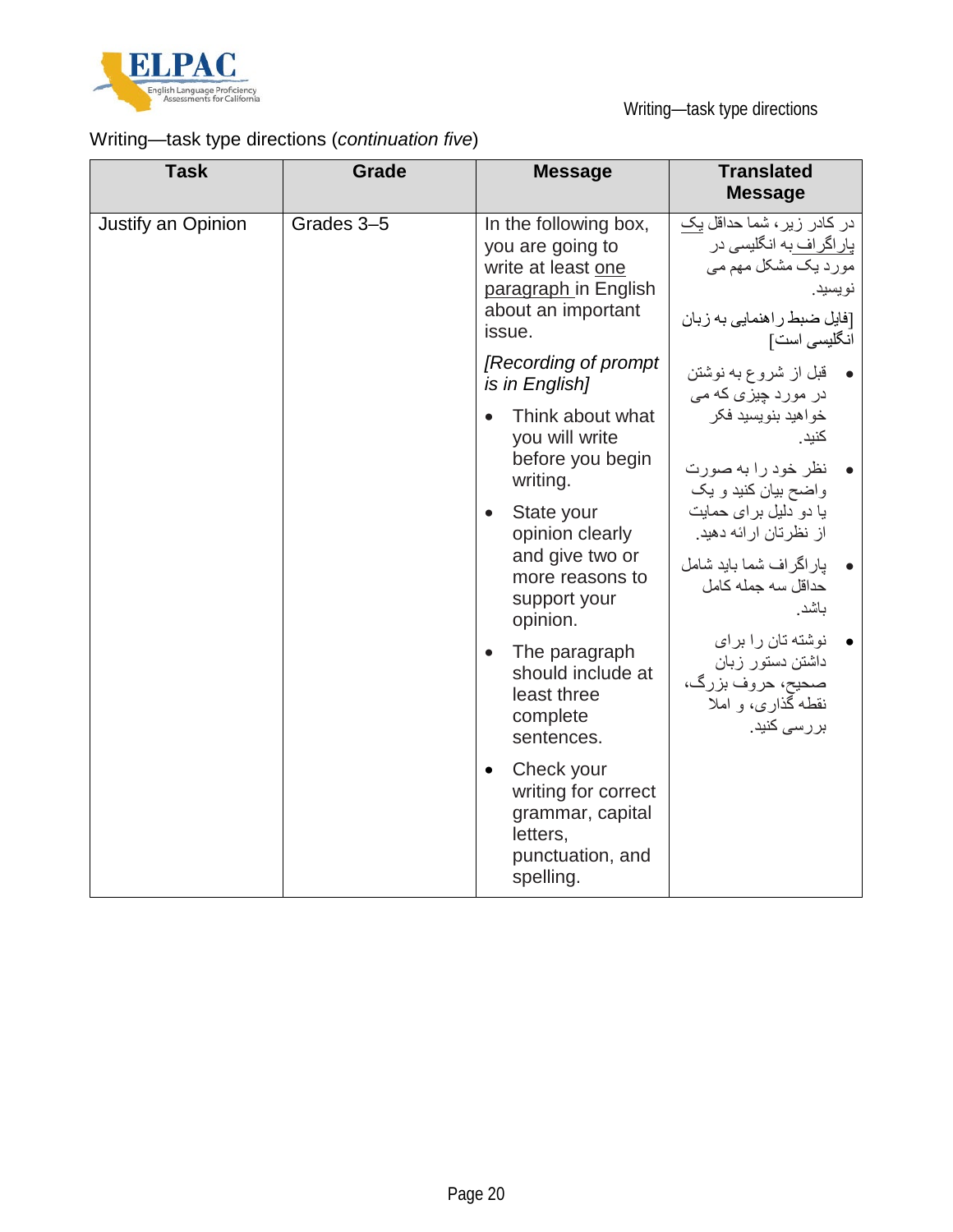

### Writing—task type directions (*continuation six*)

| <b>Task</b>        | <b>Grade</b> | <b>Message</b>                                                                                                           | <b>Translated</b><br><b>Message</b>                                                                                                                                                                     |
|--------------------|--------------|--------------------------------------------------------------------------------------------------------------------------|---------------------------------------------------------------------------------------------------------------------------------------------------------------------------------------------------------|
| Justify an Opinion | Grades 6-12  | In the following box,<br>you are going to<br>write at least two<br>paragraphs in<br>English about an<br>important issue. | در کادر زیر، شما حداقل دو<br>پار اگر اف به انگلیسی در<br>مورد یک مشکل مهم می<br>نويسيد.<br>[فایل ضبط ر اهنمایی به زبان<br>انگلیسی است]                                                                  |
|                    |              | [Recording of prompt]<br>is in English]                                                                                  | قبل از شروع به نوشتن<br>در مورد چیز <i>ی</i> که می                                                                                                                                                      |
|                    |              | Think about what<br>$\bullet$<br>you will write<br>before you begin<br>writing.                                          | خواهيد بنويسيد فكر<br>كنيد.<br>نظر خود را به صورت<br>واضح بیان کنید و یک                                                                                                                                |
|                    |              | State your<br>$\bullet$<br>opinion clearly<br>and give two or<br>more reasons to<br>support your<br>opinion.             | یا دو دلیل بر ای حمایت<br>از نظرتان ارائه دهید.<br>يار اگر اف بايد شامل<br>حداقل سه جمله كامل<br>باشد<br>نوشته تان را برای<br>داشتن دستور زبان<br>صحيح، حروف بزرگ،<br>نقطه گذاری، و املا<br>بررسی کنید. |
|                    |              | The paragraphs<br>$\bullet$<br>should include at<br>least three<br>complete<br>sentences.                                |                                                                                                                                                                                                         |
|                    |              | Check your<br>$\bullet$<br>writing for correct<br>grammar, capital<br>letters,<br>punctuation, and<br>spelling.          |                                                                                                                                                                                                         |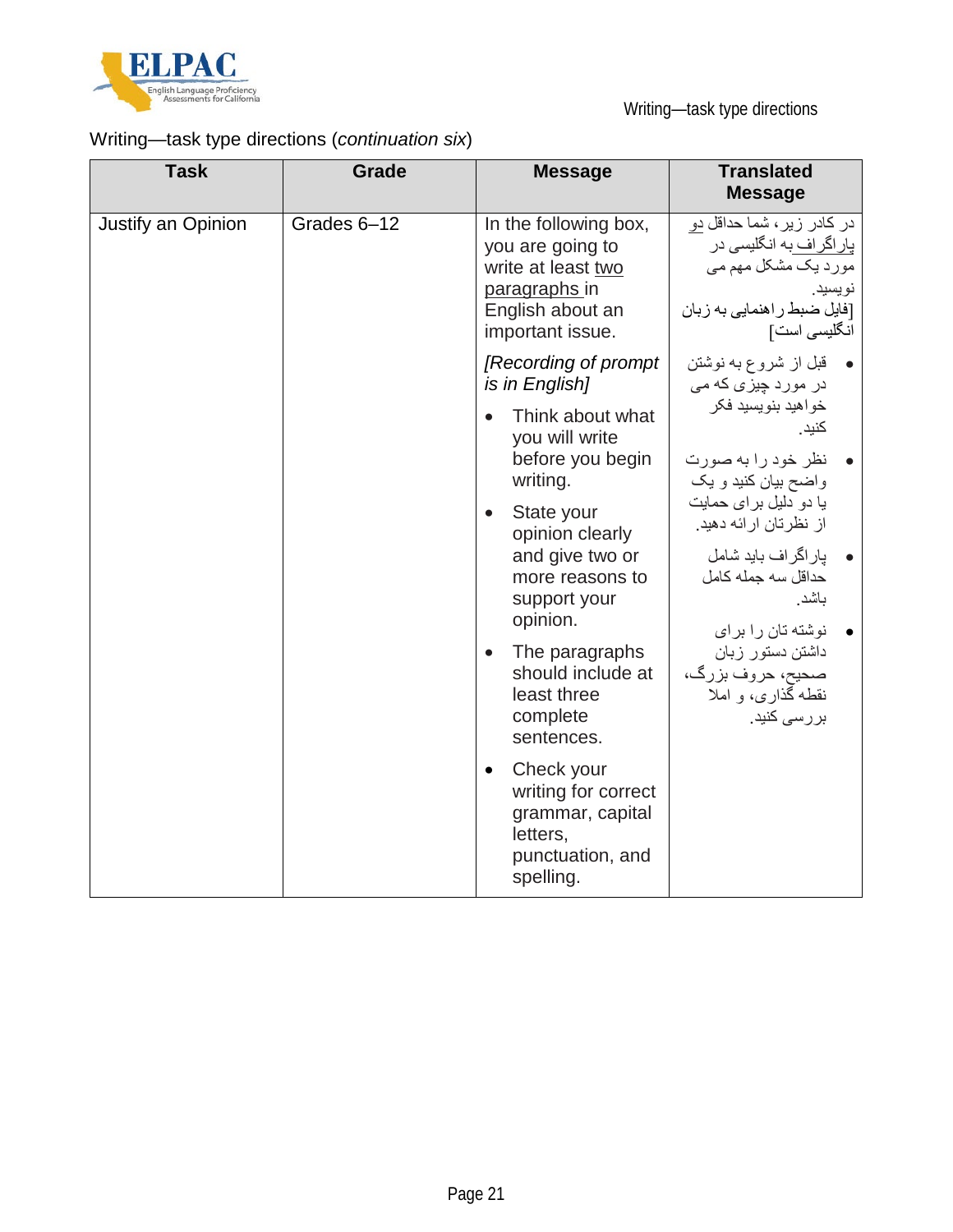

## **Speaking—Domain-level Directions**

### *Kindergarten Through Grade Two*

#### **Screen**

Speaking Test

| Spoken by Test Examiner (read aloud<br>from the DFA)                                                                                            | <b>Translated Message</b>                                                                              |
|-------------------------------------------------------------------------------------------------------------------------------------------------|--------------------------------------------------------------------------------------------------------|
| Today, you will take the ELPAC test.                                                                                                            | امروز شما أزمون ELPAC را انجام مي دهيد. اول، من مي                                                     |
| First, I am going to sign you in.                                                                                                               | خواهم شما را وارد سیستم کنم.                                                                           |
| [Follow login directions, including the                                                                                                         | [از دستورالعمل های ورود بیروی کنید، از جمله بررسی                                                      |
| recording check and sound and audio                                                                                                             | ضبط صدا و بررسی صدا و بخش صوتی]                                                                        |
| check]                                                                                                                                          | به خاطر داشته باشید که تمامی سؤالات را به انگلیسی پاسخ                                                 |
| Remember to answer all of the questions<br>in English. If you want me to repeat a<br>question, you can ask me to. Now we are<br>going to begin. | بدهید. در صورت نیاز به تکرار هریک از سؤالات، فقط کافی<br>است كه از من درخواست كنيد. حالا شروع مى كنيم. |

### *Grades Three Through Twelve*

#### **Screen**

Speaking Test

| Spoken by Test Examiner (read aloud<br>from the DFA)                                                                                            | <b>Translated Message</b>                                      |
|-------------------------------------------------------------------------------------------------------------------------------------------------|----------------------------------------------------------------|
| Today you will take the Speaking section                                                                                                        | امروز شما بخش مصاحبه ELPAC را انجام مي دهيد. اول،              |
| of the ELPAC. First, I am going to sign                                                                                                         | من می خواهم شما را وارد سیستم کنم.                             |
| you in.                                                                                                                                         | [از دستورالعمل های ورود پیروی کنید، از جمله بررسی              |
| [Follow login directions, including the                                                                                                         | ضبط صدا و بررسی صدا و یخش صوتی]                                |
| recording check and sound and audio                                                                                                             | به خاطر داشته باشید که تمامی سؤالات را به انگلیسی پاسخ         |
| check]                                                                                                                                          | بدهید. در صورت نیاز به تکرار هریک از سؤالات، فقط کافی          |
| Remember to answer all of the questions<br>in English. If you want me to repeat a<br>question, you can ask me to. Now we are<br>going to begin. | است كه كه از من درخواست كنيد. حالا خب، بياييد شروع مي<br>كنيم. |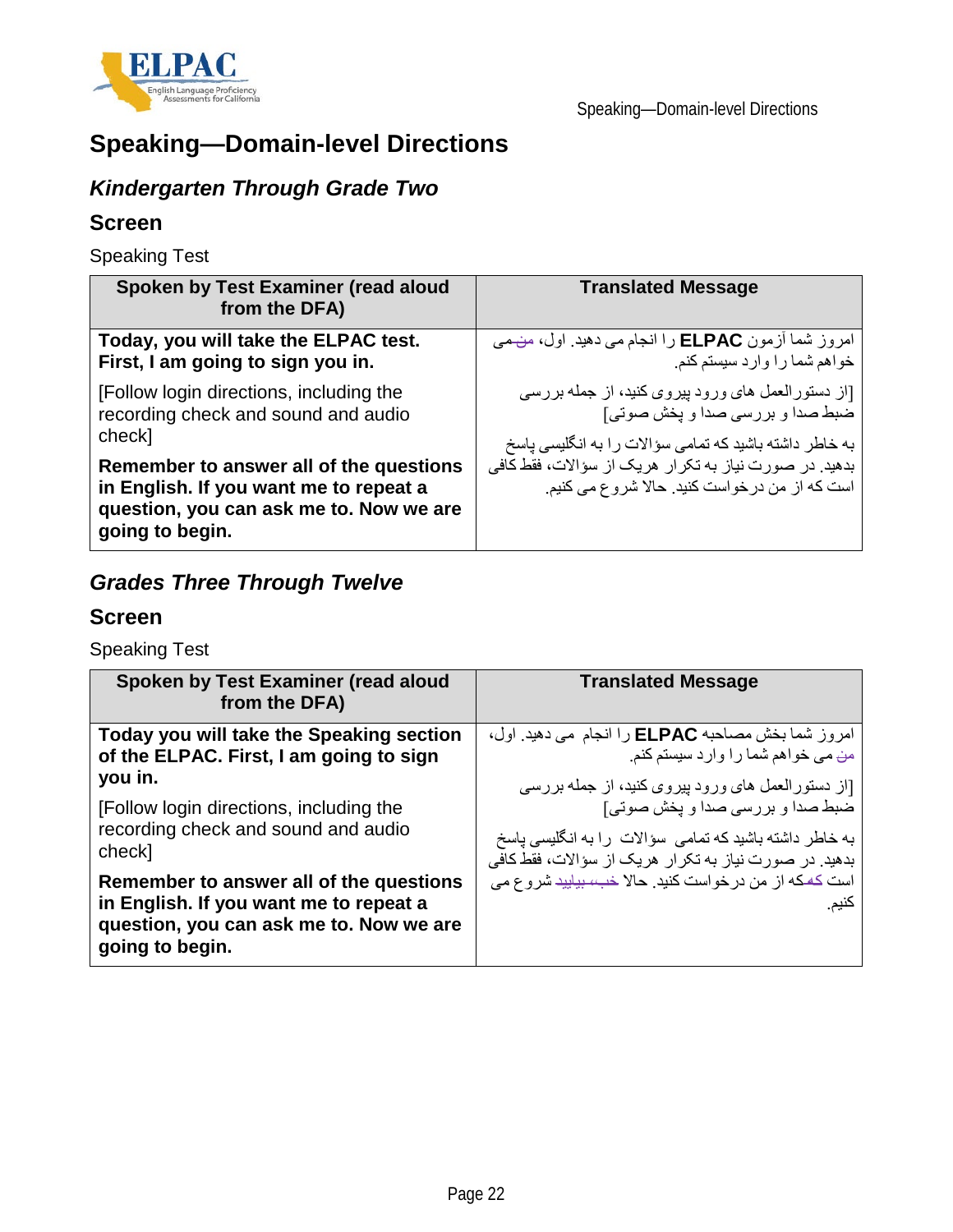

### *Kindergarten Through Grade 12 Review Screen*

#### **Screen**

#### **Congratulations, you reached the end of the test!**

Thank you for your attention and hard work.

If there are any questions you marked for review, they will be displayed in the box below. Please finish reviewing any questions you want to, then select Submit Test at the bottom of the screen.

| Spoken by Test Examiner (read aloud<br>from the DFA)                                    | <b>Translated Message</b>                                                    |
|-----------------------------------------------------------------------------------------|------------------------------------------------------------------------------|
| This is the end of the Speaking test.<br>Thank you for your attention and hard<br>work. | این پایان بخش مصاحبه آزمون است. با تشکر از شما بر ای<br>توجه و سخت کوشی تان. |

### **Speaking—task type directions**

| Task                      | Grade       | <b>Message</b>                                                                                                                                                                   | Translated<br><b>Message</b>                                                                                                                                                    |
|---------------------------|-------------|----------------------------------------------------------------------------------------------------------------------------------------------------------------------------------|---------------------------------------------------------------------------------------------------------------------------------------------------------------------------------|
| <b>Talk About a Scene</b> | Grades K-12 | Look at the picture. I<br>am going to ask you<br>some questions<br>about it.                                                                                                     | به تصویر نگاه کنید. من<br>سؤالاتی را در مورد آن از<br>شما می پرسم.                                                                                                              |
| <b>Speech Functions</b>   | Grades 2-5  | I am going to tell you<br>about a situation that<br>could happen to you.<br>Then, tell me what<br>you would say.                                                                 | من به شما در مورد موقعیتی<br>می گویم که ممکن است<br>بر ايتان اتفاق بيفتد. سيس،<br>چیزی را که می خواهید به<br>من بگوييد.                                                         |
| <b>Speech Functions</b>   | Grades 6-12 | I'm going to tell you<br>about a situation that<br>could happen to you.<br>Then, tell me what<br>you would say. Make<br>sure your answer is<br>appropriate for your<br>audience. | من به شما در مورد موقعیتی<br>می گویم که ممکن است<br>بر ايتان اتفاق بيفتد. سيس،<br>چیزی را که می خواهید به<br>ِ من بگوييد. مطمئن شويد كه<br>ياسخ شما براى مخطابتان<br>مناسب است. |
| Support an Opinion        | Grades K-12 | I am going to ask<br>you for your opinion.                                                                                                                                       | من نظر شما را می پرسم.                                                                                                                                                          |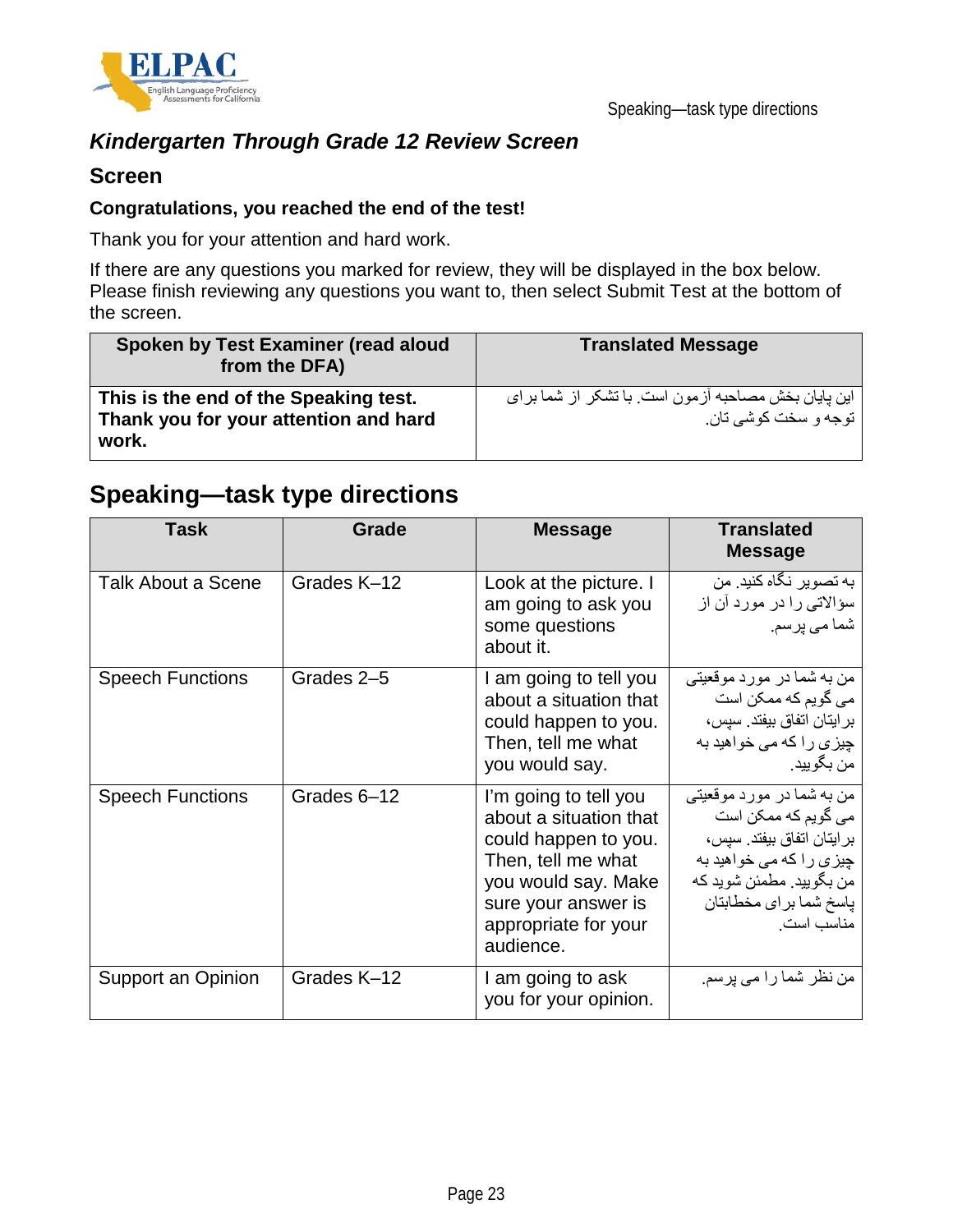

### Speaking—task type directions (*continuation one*)

| <b>Task</b>                               | <b>Grade</b> | <b>Message</b>                                                                                                                                                                                                                                      | <b>Translated</b><br><b>Message</b>                                                                                                                                                                                                        |
|-------------------------------------------|--------------|-----------------------------------------------------------------------------------------------------------------------------------------------------------------------------------------------------------------------------------------------------|--------------------------------------------------------------------------------------------------------------------------------------------------------------------------------------------------------------------------------------------|
| <b>Retell a Narrative</b>                 | Grade K-5    | Look at the pictures.                                                                                                                                                                                                                               | به تصاویر نگاه کنید.                                                                                                                                                                                                                       |
|                                           |              | I am going to tell you<br>a story about the<br>pictures. Listen<br>carefully. You will<br>hear the story only<br>once. When I am<br>finished, you will use<br>the pictures to tell<br>the story back to me.                                         | من داستانی را در مورد<br>تصاویر به شما می گویم. با<br>دقت گوش کنید. این داستان ر ا<br>فقط يكبار مي شنويد. وقتي كه<br>صحبتم تمام شود، شما از<br>تصاویر برای بازگویی<br>داستان به من استفاده می کنید.                                        |
| <b>Present and Discuss</b><br>Information | Grades 6-12  | I am going to ask<br>you to talk about a<br>graphic. Look at the<br>graphic.<br>[Prompt should<br>remain in English]<br>Take some time to<br>read the graphic to<br>yourself. Let me<br>know when you are<br>ready for me to ask<br>you a question. | من از شما می خواهم تا در<br>مورد يک تصوير صحبت<br>کنید. به این تصویر نگاه کنید.<br>[زبان راهنمایی باید انگلیسی<br>باقى بماند]<br>برای خواندن تصویر کمی<br>زمان بگذارید. زمانی که آماده<br>ايد تا من از شما سؤال بيرسم<br>به من اطلاع دهيد. |
| Summarize an<br>Academic<br>Presentation  | Grade K-2    | I am going to tell you<br>some information.<br>Listen carefully. You<br>will hear the<br>information only<br>once. When I am<br>finished, you will tell<br>me about the<br>information.                                                             | اكنون اطلاعاتي را به شما<br>می گویم. با دقت گوش کنید.<br>این اطلاعات را فقط یکبار<br>می شنوید. وقتی که صحبتم<br>تمام شود، شما در مورد این<br>اطلاعات به من مي گوييد.                                                                       |